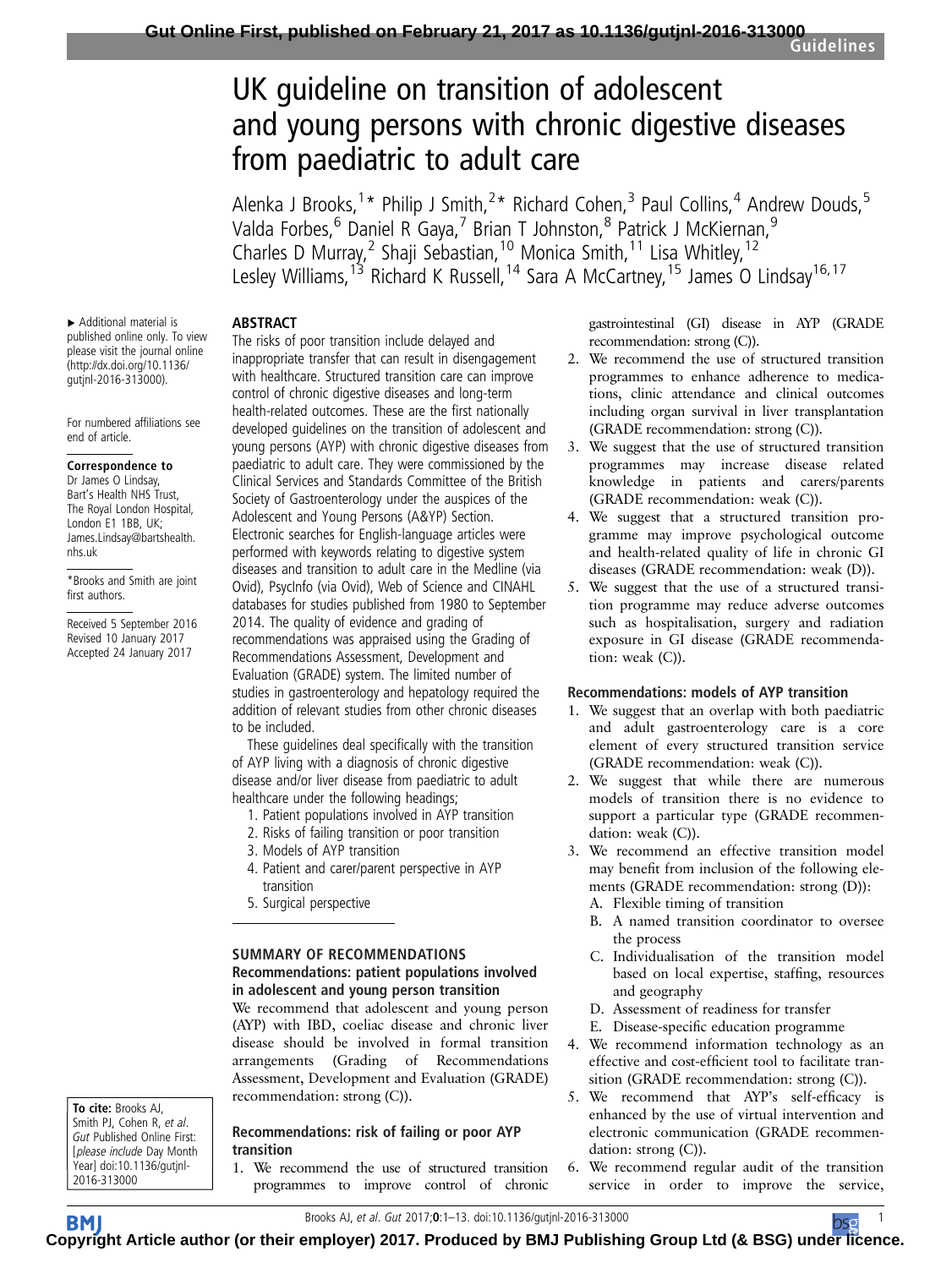outcomes and assess key performance indicators (GRADE recommendation: strong (D)).

# Recommendations: patient and carer/parent perspective in AYP transition

- 1. We suggest that healthcare professionals (HCPs) consider concerns of AYP and their carers/parents during transition and identify when additional emotional and psychological support is required (GRADE recommendation: weak (D)).
- 2. We suggest that HCPs maintain the goal of empowering the AYP to become independent while acknowledging the carer/ parent perspectives (GRADE recommendation: weak (C)).
- 3. We recommend that AYP identified as at risk of nonadherence may benefit from targeted specific educational and organisational interventions (GRADE recommendation: strong (C)).
- 4. We recommend that disease-specific information and education be appropriate for the AYP developmental stage and this should be reassessed over the period of transition (GRADE recommendation: strong (C)).
- 5. We suggest the transition process addresses the AYP's lifestyle, future health concerns, educational/employment goals, psychosocial health, sexuality and reproduction (GRADE recommendation: weak (D)).

# GUIDELINE DEVELOPMENT

# Introduction

The requirement for the consensus guidelines on this topic was highlighted by a national survey of physician and nurse attitudes to transition conducted by the Adolescent and Young Persons (AYP) Section of the British Society of Gastroenterology  $(BSG).$ <sup>1 2</sup> There is currently no European consensus guideline available for clinicians working in this field, although in 2015 the Italian Societies of Gastroenterology published a position statement, $3$  as have the North America Society for Paediatric Gastroenterology, Hepatology and Nutrition in 1993.<sup>[4](#page-10-0)</sup> The guideline proposal was reviewed and accepted by the Clinical Services and Standards Committee (CSSC) in 2014. Members of the guideline committee were selected after an open invitation for expressions of interest and divided into multidisciplinary subgroups. The authors drafted a preliminary guideline document following the 'BSG Guideline Advice' document.<sup>5 6</sup> The draft guidelines were submitted for review by BSG AYP Section, CSSC and BSG Council and revised in response to their comments.

# Data sources and search strategy

A systematic literature search was undertaken by a medical librarian (RF) using four relevant databases, Medline (via Ovid), Embase, Web of Science and CINAHL, aiming to capture all relevant studies across disciplines including paediatric and adult gastroenterology from 1980 to September 2014. MeSH search terms relating to digestive system diseases ("gastrointestinal disease"\*, "hepatological disease", "liver disease", "digestives system disease"), transition to adult care ("transition clinic", "transition"\* "transition process", "transition care", "transfer"), adolescent ("adolescen"\*, "young adult"\* (were entered and combined, and limited to 'adolescent' and 'young adult' (see online [supplementary appendix 1\)](http://dx.doi.org/10.1136/gutjnl-2016-313000)). Following this, section working groups reviewed all relevant articles and any additional records identified through other sources in an iterative way, drawing on clinical expertise in the field to draw on key publications related to AYP transition in non-GI or hepatology disorders.

\*Denotes terms where truncation has been used.

# Study eligibility and selection criteria

Members of the guideline group determined study eligibility for inclusion in the final consensus. Studies were initially screened independently by all members of each subgroup. Decisions regarding study inclusion were made by consensus within each subgroup, with final decisions regarding study inclusion made by the relevant chair. Studies were included if (a) published in full and (b) written in English. Studies were excluded if (a) they were case studies or not empirical studies (eg, narrative reports) and (b) they were only published in abstract. Additional studies of interest were identified by hand searches of bibliographies and cited references and by consultation with clinical experts in the field.

# Data extraction and quality assessment

Of 639 studies identified, a formal assessment of quality was conducted using the GRADE system.<sup>78</sup>

# Assessing the quality of the guidelines: the Agree II instrument

The Agree II instrument is the recognised and accepted method of assessing the quality of clinical guidelines.<sup>[9](#page-10-0)</sup> Six domains are listed and the position of the current guideline in these domains is stated:

1. Scope and purpose

The aim of the guideline is to provide clinical guidelines based on current available literature for the care of AYP as they progress from paediatric health services through to adult care, for clinicians and other health professionals in gastroenterology and hepatology.

2. Guideline development group membership and stakeholder involvement

Membership of the guideline development group included paediatric and adult gastroenterologists and hepatologists, specialist nurses and dieticians who were selected after an open call for participation was published in the BSG newsletter. The group also included patient and parent members as well as representatives from appropriate patient organisations who were invited to participate by the chairperson. The guideline development group had three face-to-face meetings (30 September 2014, 20 January 2015 and 5 May 2015) where the scope and remit of the guideline was planned and progress reviewed at key stages. The guideline development group was divided into four multidisciplinary subgroups; patient populations, risks of poor transition, models of transition and, finally, the patient and parent perspective (see online [supplementary appendix 2\)](http://dx.doi.org/10.1136/gutjnl-2016-313000). Each subgroup had a nominated chairperson (RKR, DRG, SS and PJS, respectively) with the responsibility of overseeing the review of relevant literature and production of draft recommendations and accompanying text for publication for that section (see online [supplementary appendix 2\)](http://dx.doi.org/10.1136/gutjnl-2016-313000).

# 3. Rigour of development

The guideline development group met regularly for discussion via face-to-face meetings and teleconferences during the period from September 2014 to September 2015. The guidelines rely on a formal assessment of study quality that was conducted using the GRADE system.<sup>7</sup> <sup>8</sup> GRADE was used to determine (a) quality of studies included into high (A), moderate (B), low (C) or very low (D); and (b) assess guideline recommendations and classify them as either STRONG or WEAK [\(tables 1](#page-2-0) and [2\)](#page-2-0). In the guideline, we have stated the recommendations and the associated GRADE of evidence together. Practice points were included based on expert clinical experience and consensus of opinion rather than these being supported by clinical research, as used in European Crohn's and Colitis Organisation (ECCO)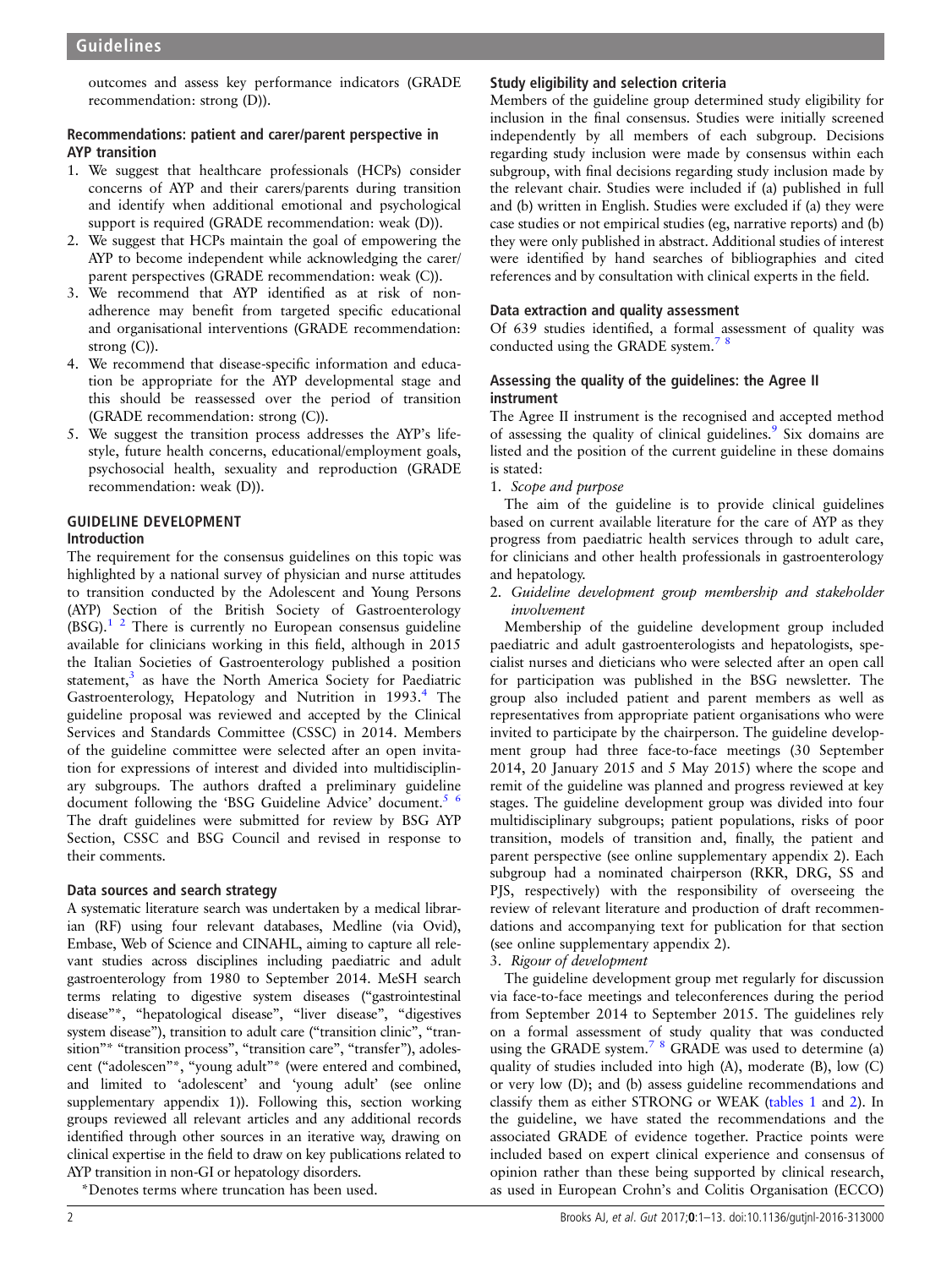| Study design                                 | Initial quality of a body of<br>evidence | Modify the initial quality of a body of evidence                  |                                                             |                                     |
|----------------------------------------------|------------------------------------------|-------------------------------------------------------------------|-------------------------------------------------------------|-------------------------------------|
|                                              |                                          | Rate lower if                                                     | Rate higher if                                              | Quality of body<br>of evidence      |
| Randomised controlled trials                 | High★★★★                                 | Risk of bias<br>-1 Serious<br>$-2$ Very<br>serious                | Large effect<br>$+1$ Large<br>$+2$ Very large               | High (A) $\star \star \star \star$  |
|                                              |                                          | Inconsistency<br>-1 Serious<br>$-2$ Very<br>serious               | Dose response<br>+1 Evidence of a gradient                  | Moderate<br>$(B) \star \star \star$ |
| Observational studies/qualitative<br>studies | Low $\star \star$                        | <b>Indirectness</b><br>$-1$ Serious<br>$-2$ Very<br>serious       | All plausible residual confounding                          |                                     |
|                                              |                                          | <i><b>Imprecision</b></i><br>$-1$ Serious<br>$-2$ Very<br>serious | +1 would reduce a demonstrated effect                       | Low $(C) \star \star$               |
|                                              |                                          | Publication<br>bias<br>$-1$ Likely<br>-2 Very likely              | +1 would suggest a spurious effect if no effect<br>observed | Very low $(D) \star$                |

<span id="page-2-0"></span>Table [1](#page-10-0) Individual studies included in the quideline are formally assessed using the GRADE system<sup>1</sup> with the quality of the body evidence rated, from 'high' (A) to 'very low' (D)

Table 2 Guideline recommendations are classified as either strong or weak by determining the balance of desirable and undesirable outcomes using the GRADE system<sup>[1](#page-10-0)</sup>

Rating the strength of a recommendation: balancing desirable and undesirable outcomes

| <b>Strong recommendation</b>                                                                                                                                          | <b>Weak recommendation</b>                                                                                                                                                                                                                          |  |
|-----------------------------------------------------------------------------------------------------------------------------------------------------------------------|-----------------------------------------------------------------------------------------------------------------------------------------------------------------------------------------------------------------------------------------------------|--|
| Desirable outcomes $++$ > undesirable<br>$outcomes +$<br>Examples of desirable outcomes                                                                               | Desirable outcomes $++$<br>undesirable outcomes +<br>Examples of undesirable outcomes                                                                                                                                                               |  |
| Increased longevity<br>Reduction in morbid events<br>intervention designed to prevent<br>Resolution of symptoms<br>Improved quality of life<br>Decreased resource use | Decreased longevity<br>Immediate serious<br>complications<br>$\triangleright$ Short-term relatively minor side<br>effects<br>Long-term rare serious adverse<br>events<br>Impaired quality of life<br>Inconvenience/hassle<br>Increased resource use |  |

and European Society for Paediatric Gastroenterology, Hepatology and Nutrition (ESPAGHAN) guidelines.<sup>[10 11](#page-10-0)</sup>

Face-to-face meetings were held to agree the recommendations. Areas of disagreement about the recommendation grade were subject to discussion and, where necessary, voting by members of the guidelines group with consensus achieved when >80% were in agreement. Practice points were used where formal recommendations were not possible due to a paucity of appropriate research, but where the guideline development group felt there was enough expert clinical experience and consensus for these to be included. The guidelines were subject to peer review by the CSSC and BSG Council for consideration of publication in July 2016. This involved five expert reviewers providing detailed feedback to the Guideline Development Group. The review resulted in the writing committee (AJB, PJS, JOL, SAM) undertaking changes and improvement in the

structure and content of the guideline that underwent subsequent approval by the Chair of the CSSC. The updated guideline was reviewed by all members of the Guideline Development Group prior to submission for publication in September 2016. 4. Clarity and presentation

Recommendations are intended to be specific to particular areas of transition and the process of transition in order to provide clinicians and allied health professionals with guidance to facilitate development of transition facilities with a local setting and context.

5. Applicability

Within the guidance we have discussed organisational changes that may be required to apply the recommendations and identified areas suitable for monitoring, audit and service improvement.

6. Editorial independence and conflict of interest

Guideline group members have declared any conflicts of interest, which are detailed at the end of the guideline.

# PATIENT POPULATIONS INVOLVED IN AYP TRANSITION Transition for GI disease areas

Until recently, there has been a lack of transition services for AYP patients with chronic GI and liver diseases in the UK.<sup>[1 12 13](#page-10-0)</sup> The most frequent GI areas where transition arrangements exist are IBD followed by chronic liver disease comprising both transplanted and non-transplanted patients. A very small number of patients with complex nutritional needs are transferred or transitioned on an ad hoc basis although there are not dedicated clinics for these patient groups in the UK. Until recently, the majority of patients with coeliac disease and other common GI illnesses (constipation, GORD), together with simple functional GI disorders, have been transferred from paediatric to adult care or discharged from paediatric care with the expectation that the primary care physician will refer to an appropriate adult consultant if required. However, after the initial evidence search for this guideline was completed in 2016 the first consensus guidelines regarding transition in coeliac disease recommend structured transition for this patient group, $14$  and there has been recent interest in transition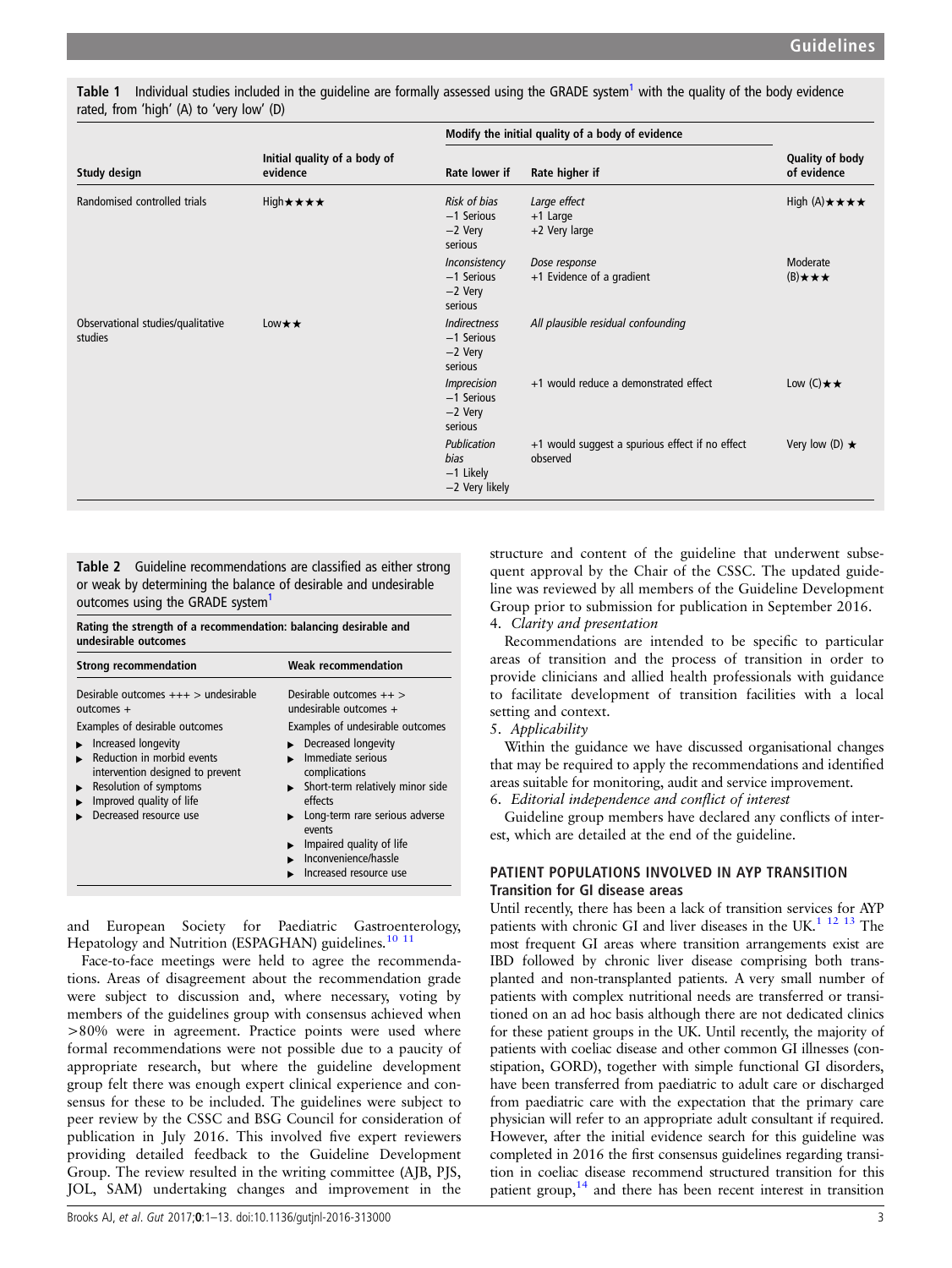<span id="page-3-0"></span>care for emerging diseases like eosinophilic oesophagitis<sup>15</sup> and complex functional GI disorders.

#### Prevalence of GI disease in this population

While published data exist on the prevalence of specific GI and liver disease in AYPs, the actual numbers of patients who move from paediatric to adult care with or without transition annually have not been recorded systematically. This is important as it will determine the potential impact of recommendations to implement a transition service for a specific disease. An estimate based on extrapolation from audits, surveys or expert opinion is provided in table 3. Due to the comparatively larger sizes of the patient populations—transition has to date been more frequently undertaken in the IBD and liver disease patient populations, but is of increasing importance in other GI diseases such as coeliac disease $14$  and in complex functional GI disorders. However, the true requirement for transition care among AYP with GI disease has still to be accurately defined and data on the number of transition clinics currently supporting AYPs through the transition process are not available to be able to estimate any shortfall in service provision. However, these figures are likely to be underestimating the true prevalence of AYPs requiring formal transition into adult services. The demand for specialist nutrition for paediatric GI and surgical disorders has risen in recent years, suggesting that increasing numbers of AYP patients may survive and require transition to adult services. Furthermore, the number of complex enteral nutrition patients will be significantly higher than those requiring parenteral nutrition support. Children with complex motility disorders will make up a small proportion of these patients<sup>[16](#page-10-0)</sup> and therefore may require formal transitioning into adult care with multidisciplinary support given their symptomatology, nutrition support and psychological comorbidity can be difficult to manage.

#### Disease course and differences between AYP and adults

For specific GI diseases, there are documented variations in prognosis and clinical course when the disease presents in childhood compared with adulthood. This has clear relevance for the AYP transition process in these diseases. There are also clear differences in diagnostic and therapeutic IBD management

dependent on age at diagnosis with a higher use of exclusive enteral nutrition in children with Crohn's disease and general anaesthetic use for endoscopy in children compared with sedation in adults. Furthermore, children presenting with IBD have a more extensive disease phenotype and rapid early progression, although there no clear differences reported in the rate of disease complications.<sup>[19](#page-10-0)</sup>

Although the clinical course of coeliac disease presenting in childhood is often more severe than that presenting later in life, it is difficult to predict outcomes dependent on age at diagnosis with sparse research in this area. There are no studies that assess the benefit or risk of good versus poor disease control during the transition from paediatric to adult care. However, there are differences in management as in children the diagnosis of coeliac disease is often based on serology with supportive investigations without the need for duodenal biopsy, whereas histo-logical evaluation is always recommended in adults.<sup>[20](#page-10-0)</sup> The use of psychological management for functional GI illness in paediatrics is higher than adult practice. Outside the GI tract, the most common indication for liver transplant in children is for congenital reasons (biliary atresia) compared with acquired liver disease in adulthood.

#### Recommendations and practice points

We recommend that AYP with IBD, coeliac disease and chronic liver disease should be involved in formal transition arrangements (GRADE recommendation: strong (C)).

#### Practice points

- ▸ AYP with other chronic GI and liver conditions, including complex functional disorders, are likely to benefit from formal transition arrangements and may be incorporated into existing transition services.
- ▸ HCPs involved in the management of AYP should be aware of the differences between classification, diagnostic methods, treatment and natural history of relevant paediatric and adult chronic GI and liver diseases dealt with in transition clinics.
- ▸ Centres should audit their population of AYP with chronic GI and liver diseases to determine the prevalence and service requirements for transition.

Table 3 The estimated (and extrapolated) UK prevalence of chronic paediatric GI/liver conditions and number of patients transitioned each year using the best available epidemiological, audit and survey data as well as expert opinion

| <b>GI/liver condition</b>                                                          | UK paediatric prevalence (total population or<br>proportion within populations)                                                     | <b>Estimated number of patients transitioned</b><br>per year                                                                                                                                                          |
|------------------------------------------------------------------------------------|-------------------------------------------------------------------------------------------------------------------------------------|-----------------------------------------------------------------------------------------------------------------------------------------------------------------------------------------------------------------------|
| $IBD^*$                                                                            | 7000                                                                                                                                | 1000 ( $\sim$ 60% Crohn's disease)                                                                                                                                                                                    |
| Chronic liver disease                                                              | The prevalence of paediatric liver disease in<br>England between 2008 and 2014:<br>11-15 years: 1502<br>$16 - 17:624$ <sup>17</sup> | Approximately 61-76 transplant cases per annum <sup>+18</sup><br>753 paediatric patients were transferred to adult services<br>between<br>2008 and 2014) (proportion which are non-transplant is<br>unknown) $t^{17}$ |
| Complex enteral                                                                    | No relevant data identified                                                                                                         | No relevant data identified                                                                                                                                                                                           |
| Parenteral nutrition (combination of long term in and<br>out of hospital)          | 290§                                                                                                                                | 60                                                                                                                                                                                                                    |
| Coeliac disease                                                                    | 3-13 per 1000 children, or approximately 1:80 to<br>1:300 children                                                                  | 600 per year                                                                                                                                                                                                          |
| Allergic/eosinophilic oesophagitis                                                 | Food allergy 0.6% <sup>4</sup><br>Eosinophilic oesophagitis 0.2 per 100 000                                                         | No specific data                                                                                                                                                                                                      |
| <b>Functional GI disease</b>                                                       | $\sim 10\%$ <sup>5</sup>                                                                                                            | No specific data                                                                                                                                                                                                      |
| *Estimates derived from the organisational IBD audit 2013 and local figures (RKR). |                                                                                                                                     |                                                                                                                                                                                                                       |

tWilliams et al<sup>[17](#page-10-0)</sup>

‡Data from annual report on liver transplantation NHS England September 2014 (2004–2014). §Data courtesy of Henry Gowens/Andy Barclay British Intestinal Failure Survey data (unpublished 2014).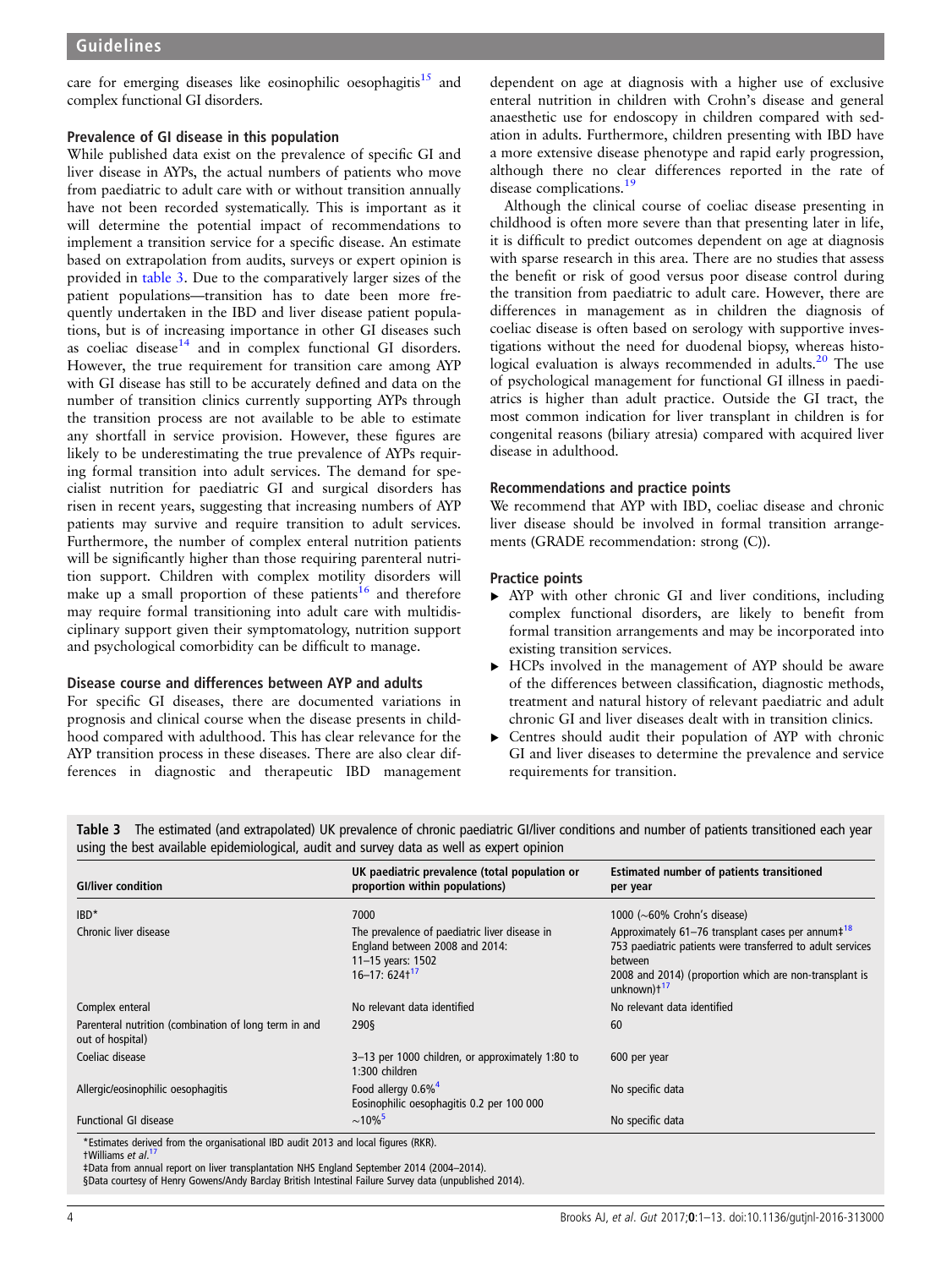- ▸ HCPs involved in the management of AYP with chronic GI and liver diseases should receive appropriate training in transition care such as the pitfalls and benefits of transition and strategies to improve transitional care.
- ▸ AYPs should be transitioned once they have finished or are in the later stages of puberty. Patients with growth issues should be transitioned once the growth issues are resolved.

#### RISK OF FAILING TRANSITION OR POOR TRANSITION

Transition to adulthood is a complicated process for most AYP and is particularly so where AYP have chronic illnesses and ongoing health needs. The transition process has increasingly been recognised as covering a vulnerable period where unad-dressed healthcare needs may have long-term consequences.<sup>[21](#page-10-0)</sup>

#### Inadequate transition arrangements and adverse outcomes

Inadequate transition arrangements have been associated with a number of adverse outcomes over a wide range of medical con-ditions including diabetes,<sup>[22 23](#page-10-0)</sup> heart disease<sup>[24](#page-10-0)</sup> and haemato-logical disorders.<sup>[25](#page-10-0)</sup> These consequences include delayed and inappropriate care, poor communication with AYP and their families, as well as emotional and often financial stress for patients, their families and healthcare systems. Following solid organ transplantation, inadequate transition has been associated with worsening adherence,<sup>[26](#page-10-0)</sup> increased graft loss<sup>27</sup> and higher mortality.<sup>[26](#page-10-0)</sup> There have been few specific studies in gastroenterology and hepatology, but similar conclusions are emerging. Inadequate transition in IBD is associated with clinic nonattendance and non-adherence with medication, restricted growth potential and an increased likelihood of requiring surgery.<sup>[28](#page-10-0)</sup> In coeliac disease, inadequate transition arrangements are associated with dietary non-adherence, anaemia and reduced bone density.<sup>[29](#page-10-0)</sup>

As the AYP grows into adulthood, considerations of further education and employment become important. There is some emerging data on the relevance of a coordinated transition during adolescence in chronic disorders, which may have impact on the future work and employment. $30\frac{31}{1}$ 

# Benefits of successful transition in other chronic diseases

There is evidence to support the benefits achieved by successful transition programmes in chronic diseases in various disciplines. For AYP with diabetes, successful transition has been shown to result in improved objective measures of glycaemic control, better engagement with screening programmes, improved outpatient attendance and engagement with adult providers in addition to decreased hospitalisation with diabetic ketoacidosis.32–[35](#page-10-0)

In juvenile idiopathic arthritis and congenital heart disease, successful transition was associated with improved selfknowledge and improved disease knowledge among parents and carers. These were accompanied by increased satisfaction with the process and better quality of life.<sup>[36](#page-10-0) [37](#page-11-0)</sup> In renal diseases, an integrated paediatric-adult clinical transition service was associated with a striking reduction in the rate of graft loss among the patients with renal transplants.<sup>[38](#page-11-0)</sup>

Evidence to document the impact of successful transition in gastroenterology and hepatology is more sparse. A recent UK study in 72 patients (diagnosed with IBD in paediatric care and then transferred to adult care service) who either went through a formal transition programme versus no formal programme has shown that establishment of a transition programme resulted in improvements in drug adherence, clinical attendance and growth with a reduced need for surgical intervention on retrospective analysis of their medical records. $28$  The same study also

showed a trend towards improved growth pattern in the transition patients. A French group that performed a retrospective survey in 48 AYPs who had been transitioned from paediatric to adult care showed that a structured transition programme results in improved patients and carer satisfaction.<sup>[39](#page-11-0)</sup> Another study in which 81 AYPs with a chronic illness (34 IBD, 13 cystic fibrosis and 34 type 1 diabetes mellitus) were randomised to either a 2-month web-based text delivered health educational programme or a control group that received written materials health-related topics to read has shown disease management, health-related self-efficacy (one's belief in one's ability to accomplish a specific health-related task) and patient-initiated communications were all improved by the use of a generic disease management tool.<sup>[40](#page-11-0)</sup>

# Recommendations

We recommend the use of structured transition programmes to improve control of chronic GI disease in AYP (GRADE recommendation: strong (C)).

We suggest that the use of structured transition programmes may increase disease related knowledge in patients and carers/ parents (GRADE recommendation: weak (C)).

We suggest that a structured transition programme may improve psychological outcome and health-related quality of life in chronic GI diseases (GRADE recommendation: weak (D)).

We suggest that the use of a structured transition programme may reduce adverse outcomes such as hospitalisation, surgery and radiation exposure in GI disease (GRADE recommendation: weak (C)).

# Improvements in adherence and compliance

Following liver transplantation non-adherence to immunosup-pression is a major cause of graft loss and mortality.<sup>[26](#page-10-0)</sup> <sup>41</sup> Non-adherence increases throughout adolescence and may worsen when transfer is complete.<sup>[26](#page-10-0)</sup> The use of a dedicated transplant coordinator results in better adherence and improved self-management of healthcare needs. Thus, AYPs who had moved from paediatric to adult care after liver transplant with the support of a liver transplant coordinator had more appropriate tacrolimus levels and enhanced healthcare management para-meters compared with a historical comparison group.<sup>[42](#page-11-0)</sup> Medication adherence in IBD also appears to be increased following a structured transition programme.<sup>28</sup>

#### Recommendation

We recommend the use of structured transition programmes to enhance adherence to medications, clinic attendance and clinical outcomes including organ survival in liver transplantation (GRADE recommendation: strong (C)).

#### MODELS OF AYP TRANSITION

The implementation of existing AYP transition models vary with differences in approach and outcome dependent on coordination between the relevant HCPs. Various models have been proposed and evaluated, but it remains unclear which transition model is associated with the best outcomes for AYP.<sup>[43](#page-11-0)</sup>

#### Combined care during transition

Surveys of different transition programmes in a variety of medical disciplines have reported that combined clinic visits with input from both paediatric and adult HCPs are clinically beneficial and endorsed by patients. However, the exact format of transition may be highly variable and may include combined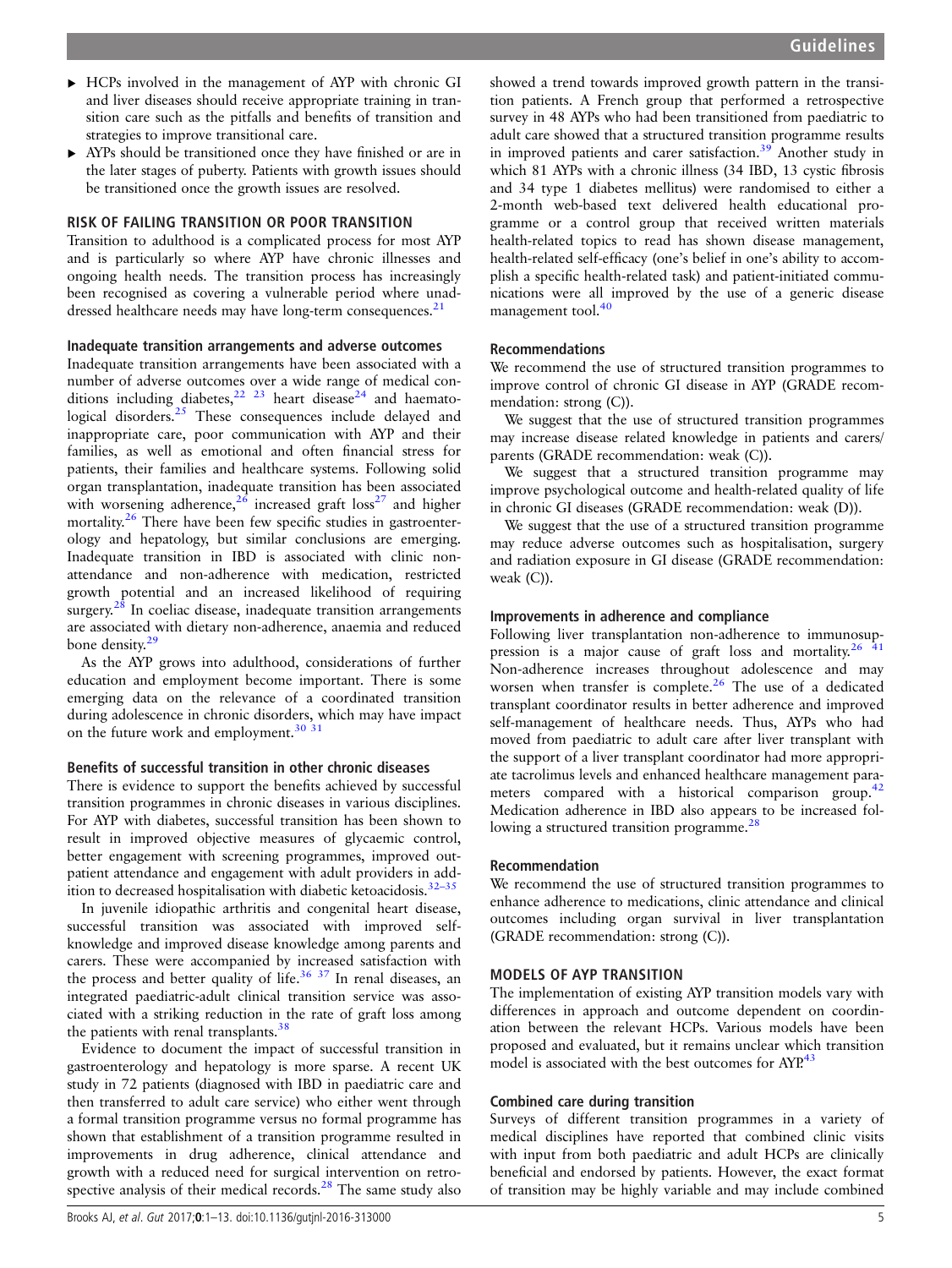adult/paediatric clinics and/or joint multidisciplinary clinics or 'virtual' transition clinics.<sup>[44](#page-11-0)</sup>

#### Recommendation

We suggest that an overlap between paediatric and adult gastroenterology care is a core element of every structured transition service (GRADE recommendation: weak (C)).

# Benefit from AYP transition clinics in GI/liver diseases

Transition models incorporating a joint paediatric-adult clinic that have been associated with improvements in clinically relevant endpoints have been reported sparsely in gastroenterology and hepatology but there is supporting evidence from other chronic diseases that affect AYPs. For example in patients with renal transplant, a transition model in which the use of a single referral letter for transfer was replaced by an integrated paediatric-adult clinical service was associated with a reduction in the rate of graft loss. $38$  However, no significant enhancement of adherence, patient satisfaction or clinician's subjective assessment of graft stability was reported in another small study of renal transplant recipients. $45$  In type 1 diabetes, significant improvements in HbA1c, rate of screening for complications of the disease and attendance at clinic appointments have been described in patients undergoing a structure transition planned and coordinated with the adult team compared with those in whom a letter of referral was used to transfer patients to the adult services.<sup>[32](#page-10-0)</sup>

In a single-centre study from the UK where the transition clinic involved use of combined clinics with paediatric and adult gastroenterology teams and using assessment of readiness to transfer using tools, there were indicators for improvement in clinically relevant outcomes such as adherence, surgery rates and growth and development.<sup>[15](#page-10-0)</sup> In a further study from France, the majority of patients attending a joint paediatric and adult IBD clinic view a joint clinic as being beneficial in transferring information from their medical records and in building confi-dence in their new adult physician.<sup>[39](#page-11-0)</sup>

# Different transition models

The published guidance for specific models of transition lacks a strong evidence base and originates from expert opinion as a result of weak studies involving small patient numbers, bias and multiple methodological flaws within the data sets.<sup>32</sup> <sup>44 46 47</sup>

However, a theoretical framework, entitled the Chronic Care Model (CCM), describes how teams comprised of individuals from different disciplines should approach the care of patients with chronic health conditions.<sup>[48](#page-11-0)</sup> It identifies the components of care that are relevant to transfer. The CCM also identifies the major barriers to a successful transfer including a lack of coordination between adult and paediatric services, a lack of planning and resistance of patient and families to transition of their healthcare. These themes were also identified in the UK survey on transition care among paediatric and adult gastroenterologists involved in care of  $AYPs<sup>1</sup>$  $AYPs<sup>1</sup>$  $AYPs<sup>1</sup>$ . A description of the application of this model to a paediatric liver transplant population has been published and illustrates how a theoretical framework can be applied to implement organisational change.<sup>[49](#page-11-0)</sup>

In a systematic review of practices that promote continuity between child and adult services, recurring themes within the literature were identified from which core principles of transition could be established. From this, four models of transition were outlined (direct, sequential, developmental and professional). $50$  In the 'direct' model, the focus is primarily on relations between services and addresses continuity of information

between them, rather than focusing on the AYPs' personal growth and development. The 'sequential' model is more flexible and recognises that the AYPs' needs are changing and that they require some preparation if they are to adjust to adult care successfully. A'developmental' transitional model starts from the premise that the AYP will need some help in acquiring the skills and support systems necessary to use or experience adult care effectively, with an active focus on personal growth and development. Finally, in contrast to the other models, the 'professional' model focuses on the expertise from within one service type (adult or paediatric) and not on the AYP. This may be important in conditions with a short life expectancy or where expertise is heavily located within one service, for example, cystic fibrosis, so is less applicable to chronic GI disease. These models are not mutually exclusive with this guideline reflecting aspects of all of these models in our recommendations but no evidence to support a particular type exclusively.

# Recommendation

We suggest that while there are numerous models of transition there is no evidence to support a particular type (GRADE recommendation: weak (C)).

# Essential components of AYP transition clinics

It is important to design the transition process to be flexible and dependent on patient factors including chronological age, current disease activity, adherence with medical therapies, views of AYP, view of the parents/carers and self-advocacy skills of the patient. The crucial role of a named transition coordinator (eg, for patients with IBD the paediatric IBD nurse who will remain a constant contact and organise the transition process) is a recurring theme in the literature and often scored as the key component of the programme in many surveys.<sup>33</sup> <sup>35</sup> <sup>46</sup> <sup>51</sup> <sup>52</sup>

A systematic review of transition services between paediatric and adult healthcare identified three core areas that require attention when developing a successful transition service. These comprised interventions aimed at staffing requirements (transition coordinator) and service delivery (separate young adult clinics, out-of-hours telephone support and enhanced follow-up) and patients (educational programmes and skills training).<sup>[33](#page-10-0)</sup>

# AYP transition coordinator

The AYP transition coordinator is frequently a specialist nurse, often, but not exclusively based within the paediatric service.<sup>[53 54](#page-11-0)</sup> However, an expanded role of the transition coordinator has also been described and applied to patients who have undergone liver transplantation.<sup>55</sup> In this model, the transition coordinator continues to work with the patients after transfer to the adult services to help address gaps identified in the patients' healthcare management.

# Assessment of readiness to transfer

Several tools that assess the readiness to transfer have been described some of which are disease-specific. $56-61$  $56-61$  The Transition Readiness Assessment Questionnaire is a generic tool that has a high internal consistency and validity. $60$  The University of North Carolina TR(x)ANSITION Scale is a tool for assessing the effectiveness of a transition process.[57](#page-11-0) It uses a semistructured interview with the patient with use of the medical records to verify data. It has a high inter-rater reliability. These tools tend to focus on patients' knowledge of disease and skills. Psychometric data are not frequently collected. Data demonstrating the ability of these tools to predict outcomes of transition are lacking. $62$  The involvement of parents who can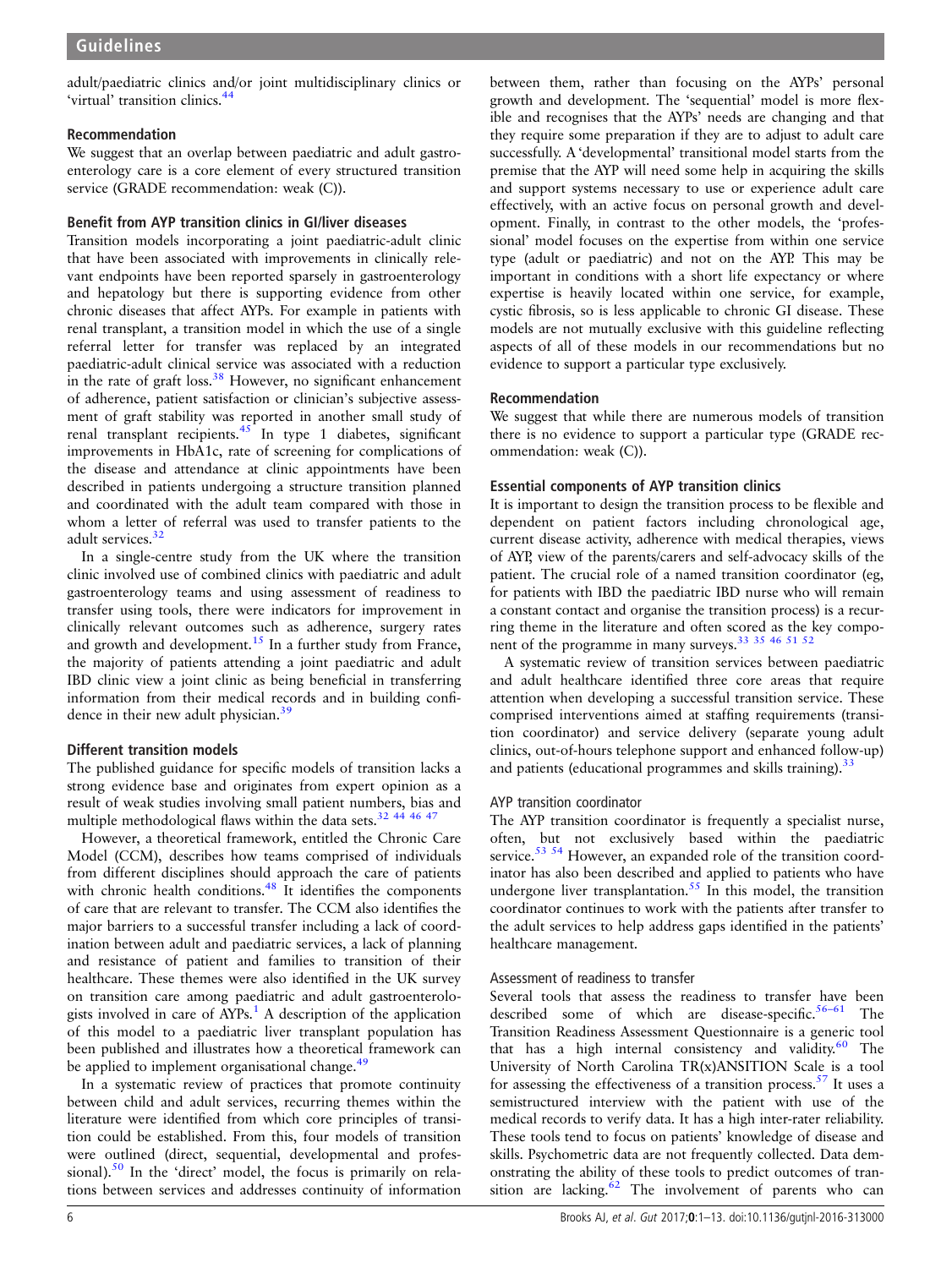<span id="page-6-0"></span>overestimate AYP self-efficacy $63$  and have higher levels of anxiety than the AYP is deemed important.<sup>64</sup>

#### Disease-specific education programmes

A number of tools may be used to facilitate disease education for transitioning patients. The 'IBD passport' (a wallet-sized card containing personal and medical information about the patient) has been identified as such a tool for transitioning AYPs with  $IBD<sup>65</sup>$  $IBD<sup>65</sup>$  $IBD<sup>65</sup>$  by identifying the areas of weakness in which AYPs and parents require education and support such as awareness of disease pathogenesis, disease location, characteristics, medications and health resources available to them. In a pilot study of a disease-specific education programme in liver transplant recipients, a two-session education programme was associated with improvements in adherence to immunosuppressant medications and a reduction in elevated alanine aminotransferase (ALT) levels[.49](#page-11-0) In the first session, the focus was on educating the patient and parents on their disease and the medication regimens necessary to achieve disease control, while the second session focused on practical aspects of taking responsibility for one's care in relation to taking medications, scheduling appointments, communicating directly to healthcare providers and attending appointments alone.

The use of education programmes to facilitate the transition process has been described in other chronic conditions. Disease-specific education programmes and skills training have been associated with improvement in HbA1c, acute complications, self-management skills and disease-specific knowledge in patients with diabetes transitioning to the adult services.<sup>[66](#page-11-0)</sup> However, no improvement in quality-of-life scores was demonstrated. In patients with juvenile idiopathic arthritis, an age-adjusted structured transition programme that featured a disease-specific programme of education was associated with an improvement in disease-specific quality of life and continuous improvements in knowledge of patients and their parents. $36$  No impact was demonstrated on independent health behaviours.

Furthermore, disease education for HCPs is a vital component of successful transition. A survey of adult and paediatric gastroenterologists in IBD identified suboptimal training in adolescent care in 65% and 59% respectively as a barrier to successful transition.<sup>[1](#page-10-0)</sup>

# Recommendation

We recommend an effective transition model (figure 1) may benefit from inclusion of the following elements (GRADE recommendation: strong (D)):

- A. flexible timing of transition
- B. a named transition coordinator to oversee the process
- C. individualisation of the transition model based on local expertise, staffing, resources and geography
- D. assessment of readiness for transfer
- E. disease-specific education programme.

We have suggested a transition pathway (fi[gure 2](#page-7-0)) within this guideline incorporating many of the recommendations and prac-tice points into a practical overview.<sup>[67](#page-11-0)</sup>

# Use of technology in AYP transition programmes

Recent studies $35\frac{40}{68}$  $35\frac{40}{68}$  have highlighted the impact and interest in web-based and mobile technologies to assist in the transition process. Such technologies offer several unique advantages including potential for individualisation of the health message being delivered, anonymity, rapid access, low cost and ability to overcome most geographical barriers. With wireless technologies



Figure 1 Diagrammatic illustration of the different components an effective transition model should include.

now being ubiquitous and text messaging being one of the main forms of communication by adolescents today, we suggest that such technology should be incorporated into the design of transition models to enable good, rapid communication with health providers for reporting of symptoms, obtaining essential medications, ensuring appointments are not missed, as well as providing links to educational materials and useful websites and support forums. In AYP with type I diabetes, the use of mobile phone interventions have resulted in improved clinic attendance, supported intensive insulin regimens and reduced progression from ketosis to diabetic ketoacidosis in those with poor glycaemic control.<sup>69-71</sup>

A transition intervention for chronic disease (MD2Me) has been tested in a number of chronic diseases including IBD.<sup>[40](#page-11-0)</sup> This intervention uses technology-based communication between the healthcare team and patients (web-based and text message-based intervention) to enhance access to the healthcare team and to provide disease management and skills-based interventions. In a randomised controlled trial, this has been shown to improve health-related self-efficacy, performance of disease management tasks and patient-initiated communications. However, no beneficial impact was demonstrated for quality-of-life measure, functional performance or for disease status.

#### Recommendations

We recommend information technology as an effective and costefficient tool to facilitate transition (GRADE recommendation: strong (C)).

We recommend that AYP's self-efficacy is enhanced by the use of virtual intervention and electronic communication (GRADE recommendation: strong (C)).

# Audit of transition programmes and research into their impact

In view of the inability to recommend one specific transition model for any specific service, we suggest regular clinical audit of the transition process to identify weaknesses and facilitate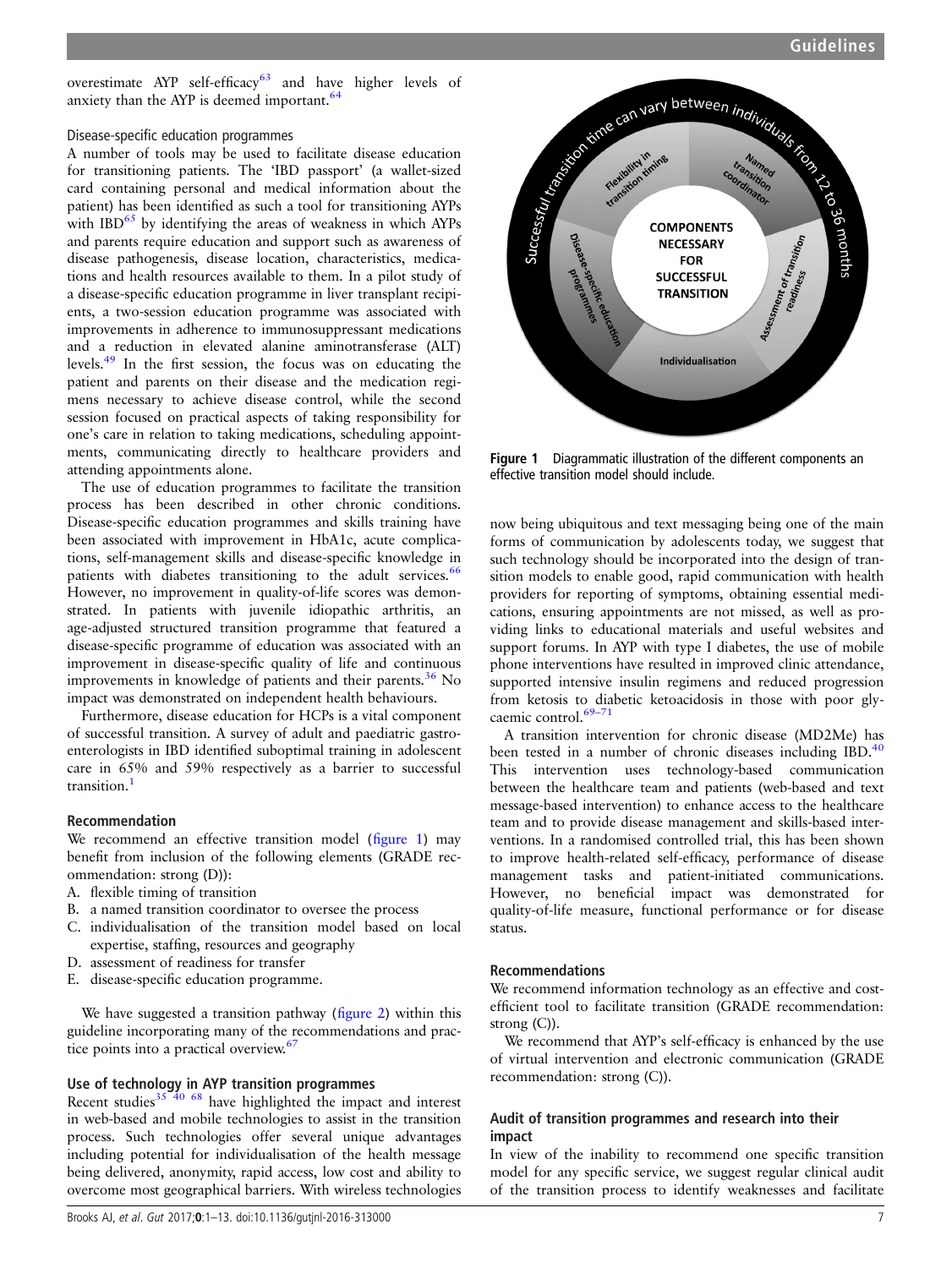<span id="page-7-0"></span>

Figure 2 A transition pathway from paediatric to adult care for adolescent and young person (AYP) patients with chronic digestive disorders. MDT, multidisciplinary team.

improvements in the process for the benefit of HCPs, patients and carers alike. This would benefit from agreeing on key performance indicators for transition generally that are then complemented by disease-specific indicators. Audit should include assessment of the number of eligible patients that access a

transition programme in addition to an assessment of the impact of the programme and patient satisfaction. The impact can be assessed using validated measures of disease-related knowledge and tools that assess progress through the transition process. Research into the impact of a successful transition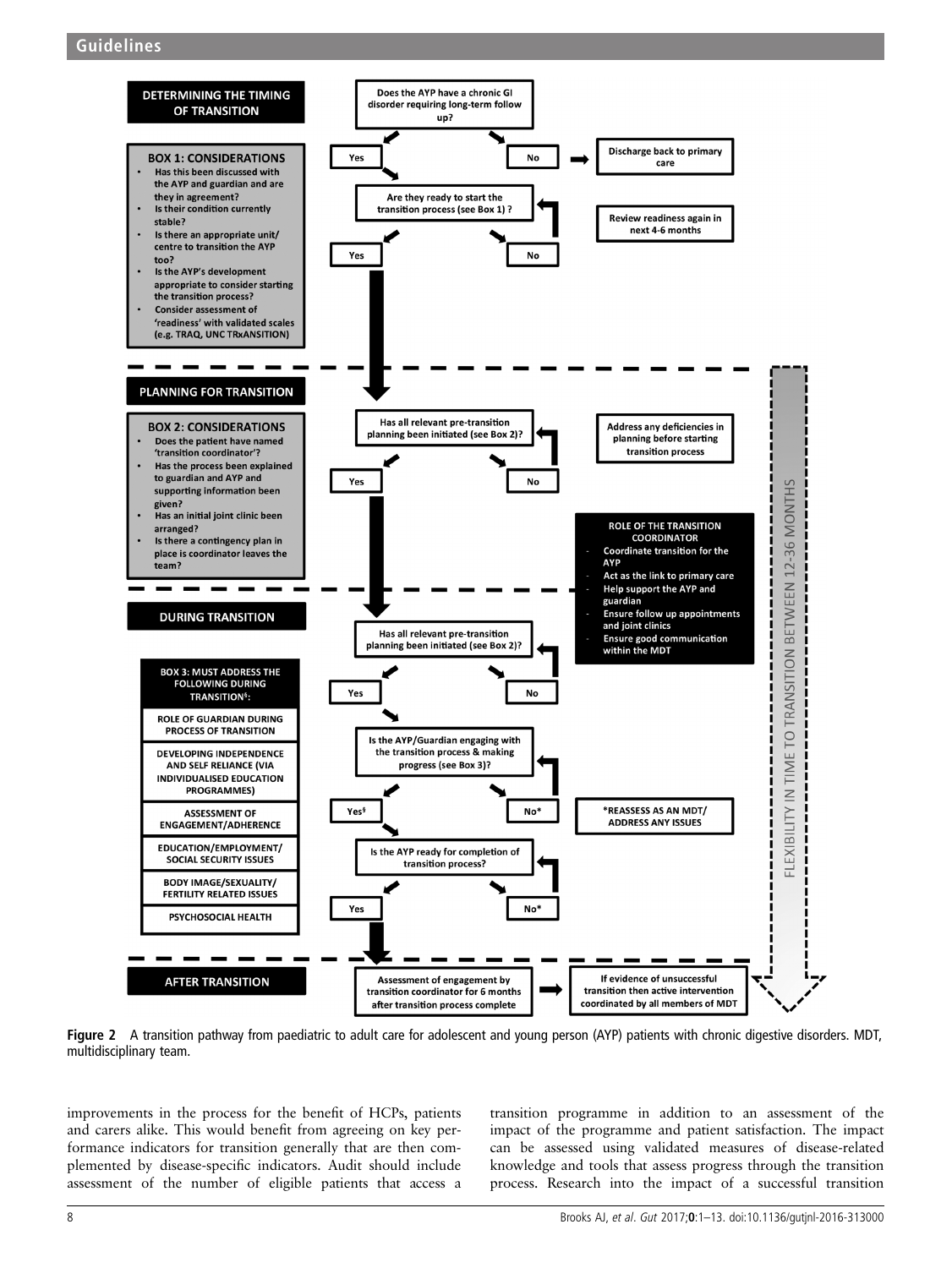programme is also required, which may include standard transition workshops that take place prior to and during the transition process.[72](#page-11-0) The rate of hospital admissions, use of support services, attendance at outpatient clinic appointments, requirement for steroids, adherence to medications and patient satisfaction would all be potential outcome measures for assessment of the impact of a transition intervention.<sup>[67](#page-11-0)</sup> Qualitative studies that assess the outcome of transition from a patient and parent perspective are also important. It is unlikely that a controlled trial in this area will be performed due to methodological difficulties in designing an appropriate trial as well as ethical concerns of allocating a group of patients to 'no transition' when all expert consensus suggests that this is inferior. Therefore, it is likely that research will assess outcomes between centres that offer transition compared with those that do not. This will always suffer from bias.

#### Recommendation

We recommend regular audit of the transition service in order to improve the service, outcomes and assess key performance indicators (GRADE recommendation: strong (D)).

# PATIENT AND CARER/PARENT PERSPECTIVE IN AYP **TRANSITION**

# Addressing patient and carers/parents readiness during transition

Anticipation of the timing of transition for AYPs has been identified as one of the most important factors for its success.<sup>73</sup> 74 AYPs with non-GI chronic disease report frustration at inflexibility regarding a determined age of transfer.<sup>75</sup> 76</sup> In a study of 28 AYPs with a variety of chronic conditions, AYPs did not identify self-management as an indicator of readiness for transition and some transition occurred before they were willing, or understood the need.<sup>77</sup> In patients with cystic fibrosis up to 12 months post transition, AYPs felt that paediatric HCPs were more concerned with the clinical parameters than the emotional factors associated with transition, reporting feeling neglected in this period while waiting for the move and being uncertain as to who was responsible for their healthcare needs during this period[.78](#page-11-0)

# Patient and carer/parents uncertainty and behaviour during transition

AYPs with IBD may feel a sense of abandonment or be uncertain regarding transfer to adult care<sup>79</sup> while parents often feel a sense of anxiety about joining a new healthcare team that may not have been adequately informed about their condition.<sup>62 75</sup> 80 Furthermore, failure to connect with an adult healthcare provider post transition has been demonstrated to predict future complications in diabetic patients.<sup>[81](#page-11-0)</sup>

AYPs often face multiple transitions (education, employment) at this stage in their lives, which may take priority over their healthcare transition resulting in anxiety and uncertainty.<sup>[78](#page-11-0)</sup> In this context, AYP may display regressive behaviour during transition<sup>82</sup> and as a result transition services should identify this and provide supporting emotional and psychological support. Age, gender or severity of disease does not predict level of concern about transition in cystic fibrosis AYPs and their carers/ parents.<sup>64</sup>

The combination of difficult symptoms and use of medications with significant side effects such as corticosteroids results in adolescents with IBD reporting poorer quality of life and an increased prevalence of psychological distress and depres-sion.<sup>[83 84](#page-11-0)</sup> The most common coping strategy employed by AYP

is 'avoidant coping'; where an individual distracts himself or herself with social diversion.<sup>[85](#page-11-0)</sup> This behaviour is associated with disease relapse in adolescents.<sup>[86](#page-11-0)</sup> A number of studies show improvement in adolescents overall psychological well-being with psychological interventions indicating an important role for the psychologist in IBD.[87](#page-11-0)

#### Recommendation

We suggest that HCPs consider concerns of AYP and their carers/parents during transition and identify when additional emotional and psychological support is required (GRADE recommendation: weak (D)).

# Empowering AYPs self-management: the role of the patient and carers/parents

Carers/parents of AYP undergoing transition may find it difficult to cope with their reduced role in medical care and should be actively included where appropriate.[78 88](#page-11-0) Carer/parent protectiveness has been reported as a significant challenge in transition in patient with juvenile idiopathic arthritis.<sup>[89](#page-11-0)</sup> Furthermore, HCPs may perceive AYPs ready to been seen independent of their carers/parents at an earlier age than their carers/parents do.<sup>90</sup> Negotiating the appropriate level of protectiveness with carer/parent should be based on the AYPS self-efficacy and is an important skill for HCPs to appreciate. $50$ 

Addressing motivational issues, teaching problem-solving skills and addressing problematic patterns of family functioning are more likely to benefit individuals displaying intentional non-adherence.<sup>[91 92](#page-11-0)</sup> AYPs displaying non-adherence may benefit from more frequent appointments, with intensified clinical interventions.<sup>5</sup>

# RECOMMENDATIONS

We suggest that HCPs maintain the goal of empowering the AYP to become independent while acknowledging the carer/parent perspectives (GRADE recommendation: weak (C).

We recommend that AYPs identified as at risk of non-adherence may benefit from targeted specific educational and organisational interventions (GRADE recommendation: strong (C)).

#### Disease-specific information appropriate for developmental age and gender

Disease-specific knowledge is an important part of AYP transition but information given is not always pertinent to AYPs stage of development,  $89 \frac{93}{93}$  with information more often geared towards the carers/parents rather than AYPs.<sup>[94](#page-12-0)</sup> AYPs are taking over self-management later than expected from carers/parents,<sup>[95](#page-12-0)</sup> with those >18 years often requiring significant assistance from carers/parents to book clinic appointments and order medications.[96](#page-12-0) Furthermore, the age of disease onset and timing of medical interventions may play a role in mastery over healthcare responsibilities. In liver transplantation, younger male recipients struggled more with mastery over their healthcare compared with those transplanted at an older aged and to females in any age group.<sup>[97](#page-12-0)</sup>

An organised transition programme should include agespecific educational components to address the deficits in AYP knowledge.[98](#page-12-0) Acquisition of skills needed for successful transition should be a stepwise or age appropriate checklist for the AYP.<sup>[52 74](#page-11-0) [99 100](#page-12-0)</sup> In IBD, a 'transition protocol' has been developed by Hait et  $al^{74}$  $al^{74}$  $al^{74}$ , which is based around developmental milestones to anticipate the changes and normal expectations for AYP for self-management and self-efficacy whereby at different ages (11–13, 14–16, 17–19 and 20–23 years old) a checklist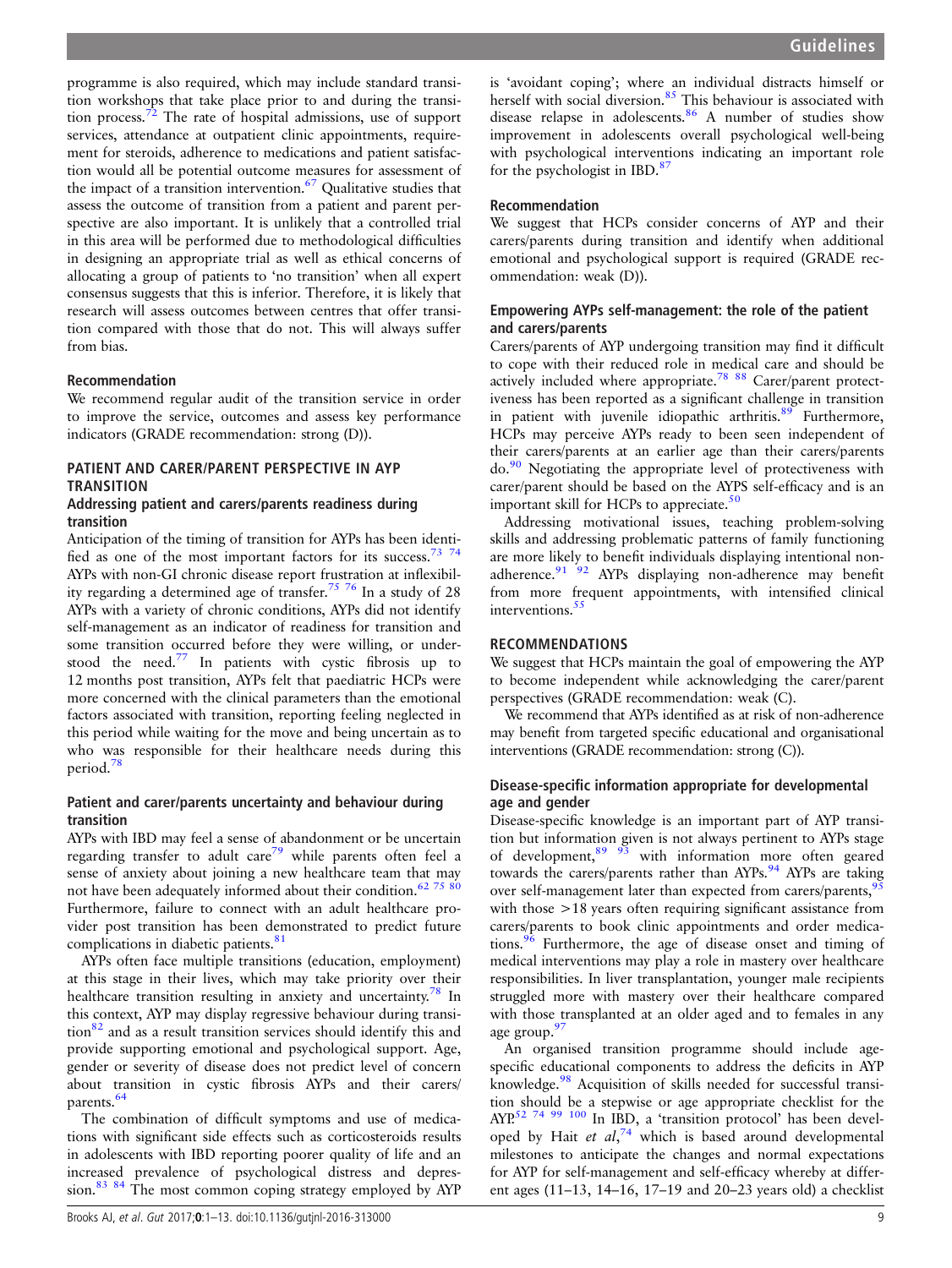of tasks for the medical team (eg, at 11–13 years old, HCP introduces concept of future independent visits to the HCP) and milestones for the AYP (eg, 14–16 years old, AYP knows their own medical history) are gradually obtained on the protocol. However, this does not recognise the variable rate for maturity and developmental milestones, with its inflexible format being its major limitation.

#### RECOMMENDATION

We recommend that disease-specific information and education be appropriate for the AYPs developmental stage and this should be reassessed over the period of transition (GRADE recommendation: strong (C)).

#### Lifestyle, psychosocial health and sexuality

Studies in transplant recipients demonstrate that AYPs wish to be treated as adults and prefer healthcare professionals to address them instead of their parents. In addition, these studies have identified that areas that may not be addressed in a paediatric setting such as sexual relationships and recreational drug use are important to AYPs, but they are often reluctant to ask for such information.<sup>[21](#page-10-0)</sup> [80](#page-11-0)<sup>101</sup>

AYPs are often concerned that their illness will compromise their employment and preclude them from valued jobs. In a qualitative study of cystic fibrosis and congenital heart disease, AYPs and their carers/parents describe seeing the future as uncertain, with particular concern regarding deteriorating health and occupational restrictions in the future. Employment issues are one of the primary sources of stress for cystic fibrosis AYPs in transition. $102$ 

AYPs with GI disease report major concerns regarding body image and HCPs may encounter resistance to the use of corticosteroids in the transition period $103$  AYPs with IBD also describe concerns relating to future fertility<sup>[104](#page-12-0)</sup> and a sense of potential loss regarding normal gendered roles such as motherhood[.102](#page-12-0) Similarly AYPs with juvenile idiopathic arthritis express concern over disclosing illness to sexual partners.<sup>[89](#page-11-0) [105](#page-12-0)</sup> Furthermore, AYPs' liver transplant recipients express concern about transmitting illness to descendants with concern regarding immunosuppression on fertility and future children's health and demonstrating a lack of understanding of genetic risk.<sup>106</sup> Furthermore, AYPs may not feel doctors understand the wider impact on their life.<sup>[89](#page-11-0) [105](#page-12-0)</sup>

# Recommendation

We suggest the transition process addresses the AYP's lifestyle, future health concerns, educational/employment goals, psychosocial health, sexuality and reproduction (GRADE recommendation: weak (D)).

# SURGICAL PERSPECTIVE

There is limited data in relation to transition of AYP in the field of surgery. There are several groups of patients that may benefit from transition from paediatric to adult care:

- 1. Patients who have undergone surgery in a specialist paediatric unit who require long-term follow-up and have reached an age where care in a paediatric setting is no longer inappropriate.
- 2. Patients who have been receiving ongoing paediatric medical treatment for a condition requiring surgical intervention at an age on the cusp of needing transition to an adult surgical service.

3. Patients with newly diagnosed conditions needing surgical intervention diagnosed at an age where transition to an adult service is indicated.

While it would be possible for AYPs in the above groups to be seen in a regular adult surgical outpatient setting, this would require initiating a new dialogue with the adult surgeon. AYPs and parents/carers may find the adult clinic setting an intimidating experience compared with the more familiar paediatric environment.

In a surgical gastroenterological transition clinic, the paediatric surgeon can hand the case over to his adult surgeon colleague. This may entail not only describing in detail the procedures already performed by the paediatric surgeon but also the nuances around any family dynamics and aspects of the patients psyche. This will enable robust transfer of anatomical surgical knowledge and engendering confidence in the receiving surgeon, AYP and parent/carers. In specific cases, it may also be appropriate for the adult surgeon to consider operating jointly with the paediatric surgeon if the AYP is not yet ready for transition.

#### Practice point

▸ We suggest that AYPs who require surgical intervention during the transition period have a named adult surgeon in the disciplined concerned involved in their care preoperatively, perioperatively and postoperatively, and that surgeon will form part of the multidisciplinary team in transition care.

#### **CONCLUSION**

This guideline provides the framework for healthcare professionals to develop transition services for patients with chronic GI disorders, using the best available research data from the literature related to AYPs with GI disorders and other chronic disorders in which transition between paediatric and adult health services is routinely done. The most significant limitation of this review is that the recommendations are predominantly based on evidence graded as weak due to the paucity of randomised controlled trials in this area. In addition, there is a significant lack of GI-specific data in this expanding field and hence recommendations are based on evidence not exclusively pertainable to GI-specific research. Future studies are needed to improve the strength of recommendations for future revisions of the guidelines. Furthermore, future research must consider design to improve outcome-based data with longitudinal design in order to aid future cost-benefit analysis to be undertaken. Our hope is that this guideline will stimulate more GI-related research in this field so future revisions will be supported by an expanding robust and broad evidence base.

# SCHEDULED REVIEW OF GUIDELINES

The proposed date for review is 1 August 2021 to take account new developments in this area and as set out in the 'BSG Guideline Advice' document.<sup>5 6</sup> Every two years the research objectives identified in the guidelines will be reviewed for evidence of additional studies, which may contribute to resolving the objectives. The guidelines are available on the BSG website (<http://www.bsg.org.uk>) and listed by date of publication. These guidelines are accessible to the public. There is a forum for feedback from BSG members via the forum link in the members' area on the BSG website to ensure there is a facility for feedback after publications. Any publication updates maybe published in Gut as a letter subject to the normal review processes of the journal and are submitted to the CSSC Secretary/Guidelines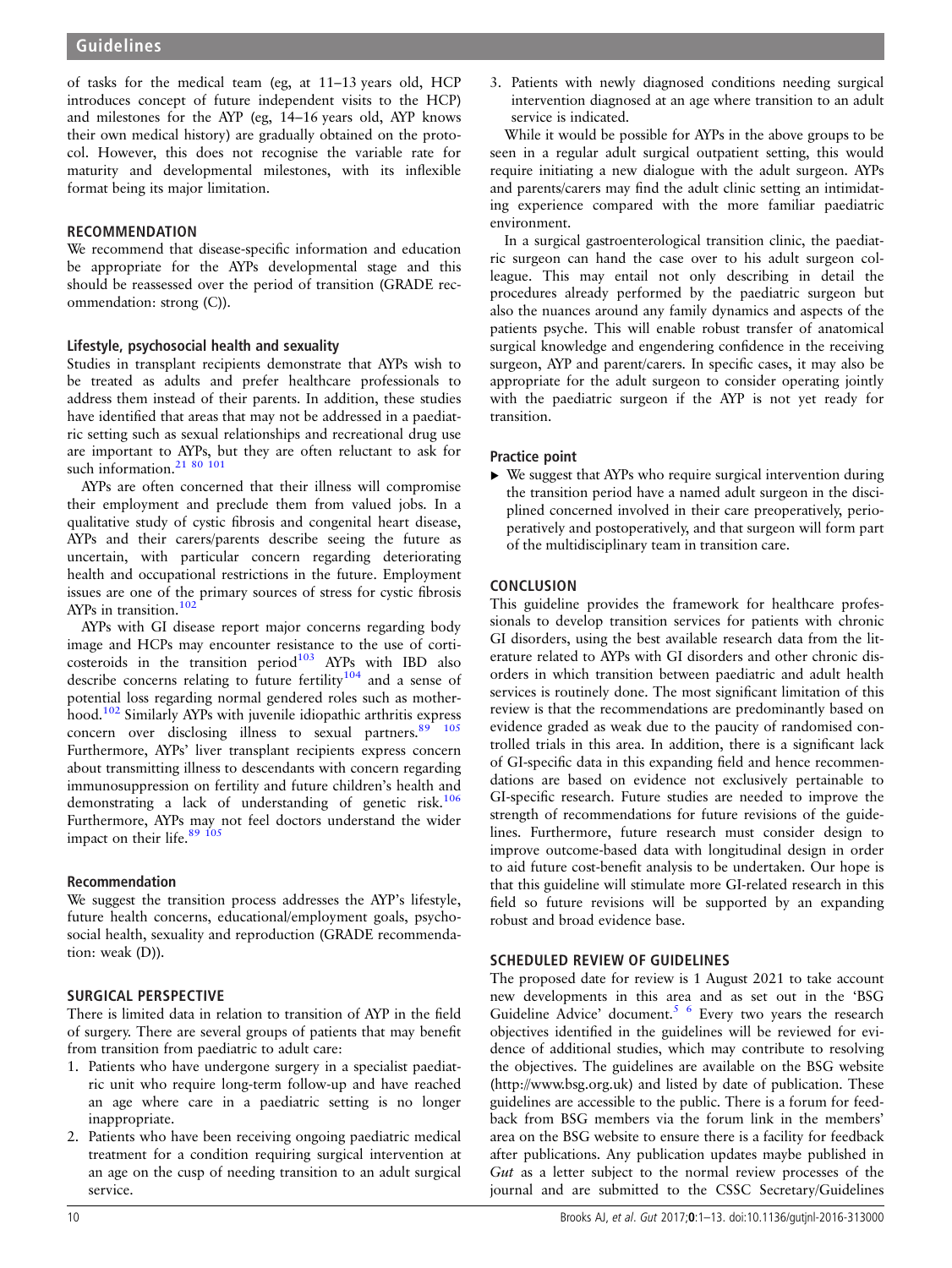<span id="page-10-0"></span>Editor who arranges a peer review by the CSSC prior to submission to Gut.

#### Author affiliations <sup>1</sup>

<sup>1</sup> Academic Department of Gastroenterology, Sheffield Teaching Hospitals NHS Foundation Trust, Royal Hallamshire Hospital, Sheffield, UK <sup>2</sup>

- <sup>2</sup> Centre for Gastroenterology and Hepatology, Royal Free Hospital, London, UK
- <sup>3</sup>Department of Surgery, UCLH, London, UK

4 Royal Liverpool University Hospital, Liverpool, UK <sup>5</sup>Queen Elizabeth Hospital NHS Foundation Trust, University of East Anglia, King's Lynn, Norfolk, UK

- <sup>6</sup>Sheffield Children's Hospital NHS Foundation Trust, Sheffield, UK<br><sup>7</sup>Glasgow Royal Infirmary, Glasgow, UK
- <sup>7</sup>Glasgow Royal Infirmary, Glasgow, UK

Deparment of Gastroenterology, Royal Victoria Hospital, Belfast, UK

- <sup>9</sup>Liver Unit, Birmingham Children's Hospital, Birmingham, UK
- $10$ NIHR LCRN (Y&H) Gastroenterology Speciality Co-Lead, Hull & East Yorkshire NHS
- Trust, Hull, UK<br><sup>11</sup>Queen Elizabeth Hospital Birmingham NHS Foundation Trust, Birmingham, UK

<sup>12</sup>GI Services Division, University College London Hospital, London, UK<br><sup>13</sup>London, UK<br><sup>14</sup>Department of Paediatric Gastroenterology, The Royal Hospital for Children

Glasgow, Glasgow, UK<br><sup>15</sup>Department of Gastroenterology, UCLH, London, UK

<sup>16</sup>Bart's Health NHS Trust, The Royal London Hospital, London, UK <sup>17</sup>Centre for Immunology and Infectious Disease, Blizard Institute, Barts and the London School of Medicine, Queen Mary University of London, London, UK

**Twitter** Follow Alenka Brooks [@alenkabrooks and Philip Smith @drphilipjsmith](http://twitter.com/drphilipjsmith)

Acknowledgements BSG Adolescent and Young Person Section 2013–2015, Ms Simone Cort, a BSG staff member who provided invaluable assistance with guideline production. The authors like to thank Mrs Sarah Macdonald, Principal Dietician and Team Leader, Great Ormond Street Hospital for Children NHS Trust, and Mr Richard Fallis, Subject Librarian for Medicine, Dentistry and Biomedical Sciences, at Queen's University Belfast for their input. The authors would also like to thank Mr Elliot James, who represented Crohn's and Colitis UK (CCUK) as well as members of Core and Crohn's in Childhood Research Association (CICRA) for their collaboration and input into this guideline.

Contributors PJS, AJB, SAM and JOL wrote and revised the manuscript, devised fi[gures 1](#page-6-0), [2](#page-7-0) and [tables 2](#page-2-0), [3](#page-3-0), and were part of the working group that developed the recommendations. RC, PC, AD, VF, DRG, RKR, SS, LWh, MS, BTJ, PJM, CDM and LWi also contributed to the manuscript and helped develop the recommendations. [Table 1](#page-2-0) was developed by RKR, AD and PJM.

Funding This quideline was commissioned by Clinical Services and Standards Committee (CSSC) of the British Society of Gastroenterology (BSG) under the auspices of the Adolescent & Young Person Section of the BSG.

Competing interests JOL was a member of Clinical Trials Research Group of the BSG 2014–2016, Chair of Education Committee ECCO 2014–2016, Editorial Board CCUK 2014–2016. RKR was a Medical Advisor of CCUK from 2013 to 2016; and LW was a Nurse Reader for information leaflets for CCUK from 2012 to 2016.

Provenance and peer review Not commissioned; externally peer reviewed.

#### REFERENCES

- Sebastian S, Jenkins H, Mccartney S, et al. The requirements and barriers to successful transition of adolescents with inflammatory bowel disease: differing perceptions from a survey of adult and paediatric gastroenterologists. [J Crohns](http://dx.doi.org/10.1016/j.crohns.2012.01.010) [Colitis](http://dx.doi.org/10.1016/j.crohns.2012.01.010) 2012;6:830–44.
- 2 Houston Y, O Lindsay J, Jenkins H, et al. Perspectives of transition care in inflammatory bowel disease: a survey. [Gastrointest Nurs](http://dx.doi.org/10.12968/gasn.2012.10.1.30) 2012;10:30-5.
- 3 Elli L, Maieron R, Martelossi S, et al. Transition of gastroenterological patients from paediatric to adult care: A position statement by the Italian Societies of Gastroenterology. [Dig Liver Dis](http://dx.doi.org/10.1016/j.dld.2015.04.002) 2015;47:734–40.
- 4 Blum RW, Garell D, Hodgman CH, et al. Transition from child-centered to adult health-care systems for adolescents with chronic conditions. A position paper of the Society for Adolescent Medicine. [J Adolesc Health](http://dx.doi.org/10.1016/1054-139X(93)90143-D) 1993;14:570-6.
- 5 Tham TCK, Gleeson D, Greenfield SM, et al. British Society of Gastroenterology policy and processes for the development of guidelines. [Gut](http://dx.doi.org/10.1136/gutjnl-2015-309164) 2015;64:1184-5.
- 6 BSG. Advice on the production of guidelines British Society of Gastroenterology advice on the production of guidelines. 2016 (cited 23 Aug 2016). [http://www.](http://www.bsg.org.uk/clinical-guidelines/general/advice-on-the-production-of-guidelines.html) [bsg.org.uk/clinical-guidelines/general/advice-on-the-production-of-guidelines.html](http://www.bsg.org.uk/clinical-guidelines/general/advice-on-the-production-of-guidelines.html)
- 7 Guyatt G, Oxman AD, Akl EA, et al. GRADE guidelines: 1. Introduction—GRADE evidence profiles and summary of findings tables. [J Clin Epidemiol](http://dx.doi.org/10.1016/j.jclinepi.2010.04.026) 2011;64:383–94.
- 8 Guyatt GH, Oxman AD, Vist GE, et al. GRADE: an emerging consensus on rating quality of evidence and strength of recommendations. **[BMJ](http://dx.doi.org/10.1136/bmj.39489.470347.AD)** 2008;336:924-6.
- 9 Brouwers MC, Kho ME, Browman GP, et al. Development of the AGREE II, part 2: assessment of validity of items and tools to support application. [CMAJ](http://dx.doi.org/10.1503/cmaj.091716) 2010;182: E472–8.
- 10 Ruemmele FM, Veres G, Kolho KL, et al. Consensus guidelines of ECCO/ESPGHAN on the medical management of pediatric Crohn's disease. [J Crohns Colitis](http://dx.doi.org/10.1016/j.crohns.2014.04.005) 2014;8:1179–207.
- 11 Turner D, Levine A, Escher JC, et al. Management of pediatric ulcerative colitis: joint ECCO and ESPGHAN evidence-based consensus quidelines. [J Pediatr](http://dx.doi.org/10.1097/MPG.0b013e3182662233) [Gastroenterol Nutr](http://dx.doi.org/10.1097/MPG.0b013e3182662233) 2012;55:340–61.
- 12 Muhammed R, Jenkins H. Transition clinics in paediatric gastroenterology in the United Kingdom: room for improvement. J [Pediatr Gastroenterol Nutr](http://dx.doi.org/10.1097/MPG.0b013e31819c0cf8). 2010;51:242.
- 13 Davies IH, Jenkins HR. Transition clinics for adolescents with chronic gastrointestinal disease in the UK and Ireland. [J Pediatr Gastroenterol Nutr](http://dx.doi.org/10.1097/00005176-200304000-00019) 2003;36:505–6.
- 14 Ludvigsson JF, Agreus L, Ciacci C, et al. Transition from childhood to adulthood in coeliac disease: the Prague consensus report. [Gut](http://dx.doi.org/10.1136/gutjnl-2016-311574) 2016;65:1242-51.
- 15 Dellon ES, Jones PD, Martin NB, et al. Health-care transition from pediatric to adult-focused gastroenterology in patients with eosinophilic esophagitis. [Dis Esophagus](http://dx.doi.org/10.1111/j.1442-2050.2011.01315.x) 2013;26:7–13.
- 16 Sood MR, Rudolph CD. Gastrointestinal motility disorders in adolescent patients: transitioning to adult care. [Gastroenterol Clin North Am](http://dx.doi.org/10.1016/j.gtc.2007.07.015) 2007;36:749-63.
- 17 Williams R, Aspinall R, Bellis M, et al. Addressing liver disease in the UK: a blueprint for attaining excellence in health care and reducing premature mortality from lifestyle issues of excess consumption of alcohol, obesity, and viral hepatitis. [Lancet](http://dx.doi.org/10.1016/S0140-6736(14)61838-9) 2014;384:1953–97.
- 18 Annual Report on Liver Transplantation. 2014. [http://www.odt.nhs.uk/pdf/organ\\_](http://www.odt.nhs.uk/pdf/organ_specific_report_liver_2014.pdf) specifi[c\\_report\\_liver\\_2014.pdf](http://www.odt.nhs.uk/pdf/organ_specific_report_liver_2014.pdf)
- 19 Van Limbergen J, Russell RK, Drummond HE, et al. Definition of phenotypic characteristics of childhood-onset inflammatory bowel disease. [Gastroenterology](http://dx.doi.org/10.1053/j.gastro.2008.06.081) 2008;135:1114–22.
- 20 Ludvigsson JF, Bai JC, Biagi F, et al. Diagnosis and management of adult coeliac disease: guidelines from the British Society of Gastroenterology. [Gut](http://dx.doi.org/10.1136/gutjnl-2013-306578) 2014;63:1210–28.
- 21 Tuchman LK, Slap GB, Britto MT. Transition to adult care: experiences and expectations of adolescents with a chronic illness. [Child Care Health Dev](http://dx.doi.org/10.1111/j.1365-2214.2008.00844.x) 2008;34:557–63.
- 22 Nakhla M, Daneman D, To T, et al. Transition to adult care for youths with diabetes mellitus: findings from a Universal Health Care System. [Pediatrics](http://dx.doi.org/10.1542/peds.2009-0041) 2009;124:e1134–41.
- 23 Kipps S, Bahu T, Ong K, et al. Current methods of transfer of young people with Type 1 diabetes to adult services. [Diabet Med](http://dx.doi.org/10.1046/j.1464-5491.2002.00757.x) 2002;19:649-54.
- 24 Wray J, Frigiola A, Bull C. Loss to specialist follow-up in congenital heart disease; out of sight, out of mind. [Heart](http://dx.doi.org/10.1136/heartjnl-2012-302831) 2013;99:485–90.
- 25 Andemariam B, Owarish-Gross J, Grady J, et al. Identification of risk factors for an unsuccessful transition from pediatric to adult sickle cell disease care. [Pediatr](http://dx.doi.org/10.1002/pbc.24870) [Blood Cancer](http://dx.doi.org/10.1002/pbc.24870) 2014;61:697–701.
- 26 Annunziato RA, Emre S, Shneider B, et al. Adherence and medical outcomes in pediatric liver transplant recipients who transition to adult services. [Pediatr](http://dx.doi.org/10.1111/j.1399-3046.2007.00689.x) [Transplant](http://dx.doi.org/10.1111/j.1399-3046.2007.00689.x) 2007;11:608–14.
- 27 Watson AR. Non-compliance and transfer from paediatric to adult transplant unit. [Pediatr Nephrol](http://dx.doi.org/10.1007/s004670050794) 2000;14:469–72.
- 28 Cole R, Ashok D, Razack A, et al. Evaluation of outcomes in adolescent inflammatory bowel disease patients following transfer from pediatric to adult health care services: case for transition. [J Adolesc Health](http://dx.doi.org/10.1016/j.jadohealth.2015.04.012) 2015;57:212-17.
- 29 O'Leary C, Wieneke P, Healy M, et al. Celiac disease and the transition from childhood to adulthood: a 28-year follow-up. [Am J Gastroenterol](http://dx.doi.org/10.1111/j.1572-0241.2004.40182.x) 2004;99:2437–41.
- 30 Calsbeek H, Rijken M, Dekker J, et al. Disease characteristics as determinants of the labour market position of adolescents and young adults with chronic digestive disorders. [Eur J Gastroenterol Hepatol](http://dx.doi.org/10.1097/00042737-200602000-00014) 2006;18:203-9.
- 31 Longobardi T, Jacobs P, Bernstein CN. Work losses related to inflammatory bowel disease in the United States: results from The National Health Interview Survey. [Am J Gastroenterol](http://dx.doi.org/10.1111/j.1572-0241.2003.07285.x) 2003;98:1064–72.
- 32 Cadario F, Prodam F, Bellone S, et al. Transition process of patients with type 1 diabetes (T1DM) from paediatric to the adult health care service: a hospital-based approach. [Clin Endocrinol \(Oxf\)](http://dx.doi.org/10.1111/j.1365-2265.2008.03467.x) 2009;71:346-50.
- 33 Crowley R, Wolfe I, Lock K, et al. Improving the transition between paediatric and adult healthcare: a systematic review. [Arch Dis Child](http://dx.doi.org/10.1136/adc.2010.202473) 2011;96:548–53.
- 34 Holmes-Walker DJ, Llewellyn AC, Farrell K. A transition care programme which improves diabetes control and reduces hospital admission rates in young adults with Type 1 diabetes aged 15-25 years. [Diabet Med](http://dx.doi.org/10.1111/j.1464-5491.2007.02152.x) 2007;24:764-9.
- 35 Van Walleghem N, Macdonald CA, Dean HJ. Evaluation of a systems navigator model for transition from pediatric to adult care for young adults with type 1 diabetes. [Diabetes Care](http://dx.doi.org/10.2337/dc07-2247) 2008;31:1529–30.
- 36 McDonagh JE, Southwood TR, Shaw KL. The impact of a coordinated transitional care programme on adolescents with juvenile idiopathic arthritis. [Rheumatology](http://dx.doi.org/10.1093/rheumatology/kel198) 2007;46:161–8.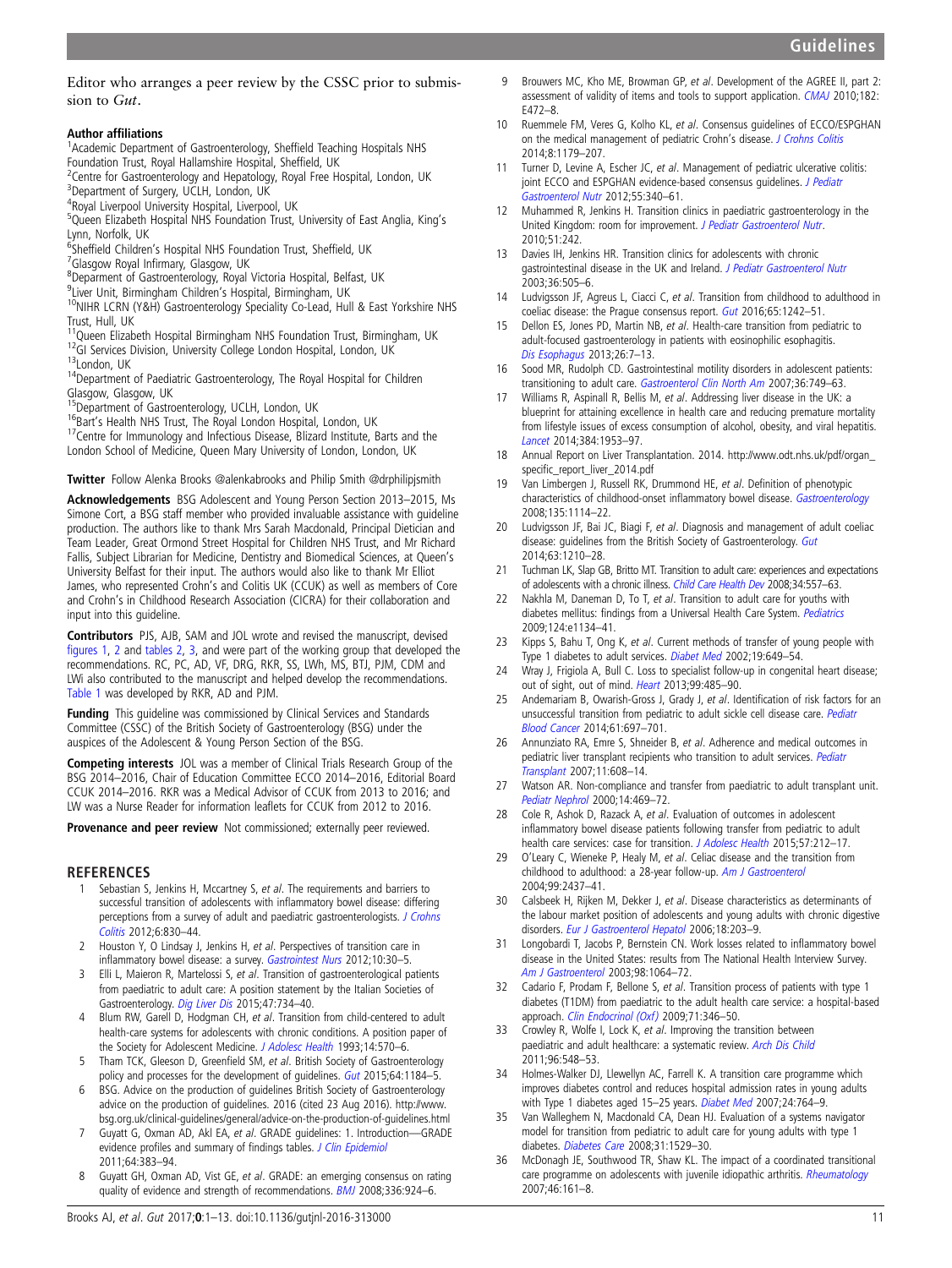# <span id="page-11-0"></span>Guidelines

- 37 Mackie AS, Islam S, Magill-Evans J, et al. Healthcare transition for youth with heart disease: a clinical trial. [Heart](http://dx.doi.org/10.1136/heartjnl-2014-305748) 2014;100:1113-18.
- 38 Harden PN, Walsh G, Bandler N, et al. Bridging the gap: an integrated paediatric to adult clinical service for young adults with kidney failure. **[BMJ](http://dx.doi.org/10.1136/bmj.e3718) 2012**;344: e3718.
- 39 Dabadie A, Troadec F, Heresbach D, et al. Transition of patients with inflammatory bowel disease from pediatric to adult care. [Gastroentérologie Clin Biol](http://dx.doi.org/10.1016/j.gcb.2008.01.044) 2008;32:451–9.
- 40 Huang JSS, Terrones L, Tompane T, et al. Preparing adolescents with chronic disease for transition to adult care: A technology program. [Pediatrics](http://dx.doi.org/10.1542/peds.2013-2830) 2014;133: e1639–46.
- 41 Fredericks EM, Dore-Stites D, Well A, et al. Assessment of transition readiness skills and adherence in pediatric liver transplant recipients. [Pediatr Transpl](http://dx.doi.org/10.1111/j.1399-3046.2010.01349.x) 2010;14:944–53.
- 42 Annunziato RA, Baisley MC, Arrato N, et al. Strangers headed to a strange land? A pilot study of using a transition coordinator to improve transfer from pediatric to adult services. [J Pediatr](http://dx.doi.org/10.1016/j.jpeds.2013.07.031) 2013;163:1628-33.
- 43 McDonagh JE. Transition of care from paediatric to adult rheumatology. [Arch Dis Child](http://dx.doi.org/10.1136/adc.2006.103796) 2007;92:802–7.
- 44 Sawyer SM, Blair S, Bowes G. Chronic illness in adolescents: transfer or transition to adult services? [J Paediatr Child Health](http://dx.doi.org/10.1111/j.1440-1754.1997.tb01005.x) 1997;33:88-90.
- 45 Remorino R, Taylor J. Smoothing things over: the transition from pediatric to adult care for kidney transplant recipients. [Prog Transpl](http://dx.doi.org/10.1177/152692480601600404) 2006;16:303-8.
- 46 Doug M, Adi Y, Williams J, et al. Transition to adult services for children and young people with palliative care needs: a systematic review. [Arch Dis Child](http://dx.doi.org/10.1136/adc.2009.163931) 2011;96:78–84.
- 47 El-Matary W. Transition of children with inflammatory bowel disease: big task, little evidence. [World J Gastroenterol](http://dx.doi.org/10.3748/wjg.15.3744) 2009;15:3744-7.
- 48 Hroscikoski MC, Solberg LI, Sperl-Hillen JM, et al. Challenges of change: a qualitative study of chronic care model implementation. [Ann Fam Med](http://dx.doi.org/10.1370/afm.570) 2006;4:317–26.
- 49 Annunziato RA, Emre S, Shneider BL, et al. Transitioning health care responsibility from caregivers to patient: a pilot study aiming to facilitate medication adherence during this process. [Pediatr Transplant](http://dx.doi.org/10.1111/j.1399-3046.2007.00789.x) 2008;12:309-15.
- 50 While A, Forbes A, Ullman R, et al. Good practices that address continuity during transition from child to adult care: synthesis of the evidence. [Child Care Heal Dev](http://dx.doi.org/10.1111/j.1365-2214.2004.00440.x) 2004;30:439–52.
- 51 Goodhand J, Hedin CR, Croft NM, et al. Adolescents with IBD: the importance of structured transition care. [J Crohns Colitis](http://dx.doi.org/10.1016/j.crohns.2011.03.015) 2011;5:509-19.
- 52 Leung Y, Heyman MB, Mahadevan U. Transitioning the adolescent inflammatory bowel disease patient: guidelines for the adult and pediatric gastroenterologist. Infl[amm Bowel Dis](http://dx.doi.org/10.1002/ibd.21576) 2011;17:2169–73.
- 53 Pywell A. "Transition: moving on well"—from paediatric to adult health care. [Br J Nurs](http://dx.doi.org/10.12968/bjon.2010.19.10.48205) 2010;19:652–6.
- 54 Rapley P, Davidson PM. Enough of the problem: a review of time for health care transition solutions for young adults with a chronic illness. [J Clin Nurs](http://dx.doi.org/10.1111/j.1365-2702.2009.03027.x) 2010;19:313–23.
- 55 Annunziato RA, Hogan B, Barton C, et al. A translational and systemic approach to transferring liver transplant recipients from pediatric to adult-oriented care settings. [Pediatr Transplant](http://dx.doi.org/10.1111/j.1399-3046.2010.01348.x) 2010;14:823-9.
- 56 Cappelli M, MacDonald NE, McGrath PJ. Assessment of readiness to transfer to adult care for adolescents with cystic fibrosis. [Child Health Care](http://dx.doi.org/10.1207/s15326888chc1804_4) 1989;18:218–24.
- 57 Ferris ME, Harward DH, Bickford K, et al. A clinical tool to measure the components of health-care transition from pediatric care to adult care: the UNC TR (x)ANSITION scale. [Ren Fail](http://dx.doi.org/10.3109/0886022X.2012.678171) 2012;34:744-53.
- 58 Gilleland J, Amaral S, Mee L, et al. Getting ready to leave: transition readiness in adolescent kidney transplant recipients. [J Pediatr Psychol](http://dx.doi.org/10.1093/jpepsy/jsr049) 2012;37:85-96.
- 59 Paone MC, Wigle M, Saewyc E. The ON TRAC model for transitional care of adolescents. [Prog Transpl](http://dx.doi.org/10.1177/152692480601600403) 2006;16:291-302.
- 60 Sawicki GS, Lukens-Bull K, Yin X, et al. Measuring the transition readiness of youth with special healthcare needs: validation of the TRAQ—Transition Readiness Assessment Questionnaire. [J Pediatr Psychol](http://dx.doi.org/10.1093/jpepsy/jsp128) 2011;36:160–71.
- 61 Wood DL, Sawicki GS, Miller MD, et al. The Transition Readiness Assessment Questionnaire (TRAQ): its factor structure, reliability, and validity. [Acad Pediatr](http://dx.doi.org/10.1016/j.acap.2014.03.008) 2014;14:415–22.
- 62 Schwartz LA, Daniel LC, Brumley LD, et al. Measures of readiness to transition to adult health care for youth with chronic physical health conditions: a systematic review and recommendations for measurement testing and development. *[J Pediatr](http://dx.doi.org/10.1093/jpepsy/jsu028)* [Psychol](http://dx.doi.org/10.1093/jpepsy/jsu028) 2014;39:588–601.
- 63 Zijlstra M, De Bie C, Breij L, et al. Self-efficacy in adolescents with inflammatory bowel disease: a pilot study of the "IBD-yourself", a disease-specific questionnaire. [J Crohns Colitis](http://dx.doi.org/10.1016/j.crohns.2013.02.017) 2013;7:e375-85.
- 64 Boyle MP, Farukhi Z, Nosky ML. Strategies for improving transition to adult cystic fibrosis care, based on patient and parent views. [Pediatr Pulmonol](http://dx.doi.org/10.1002/ppul.1154) 2001;32:428–36.
- 65 Benchimol EI, Walters TD, Kaufman M, et al. Assessment of knowledge in adolescents with inflammatory bowel disease using a novel transition tool. Infl[amm Bowel Dis](http://dx.doi.org/10.1002/ibd.21464) 2011;17:1131–7.
- 66 Vidal M, Jansa M, Anguita C, et al. Impact of a special education programme in patients transferred from a paediatric to an adult diabetes unit. [Eur Diabetes Nurs](http://dx.doi.org/10.1002/edn.5) 2004;1:23–7.
- 67 Transition from children's to adults' services for young people using health or social care services.<http://nice.org.uk/guidance/ng43>
- 68 McKenzie RB, Berquist WE, Foley MA, et al. Text Messaging Improves Participation in Laboratory Testing in Adolescent Liver Transplant Patients. J Particip Med 2015;7:e7.
- 69 Franklin V, Waller A, Pagliari C, et al. "Sweet Talk": text messaging support for intensive insulin therapy for young people with diabetes. [Diabetes Technol Ther](http://dx.doi.org/10.1089/152091503322641042) 2003;5:991–6.
- 70 Downer SR, Meara JG, Da Costa AC. Use of SMS text messaging to improve outpatient attendance. Med J Aust 2005;183:366–8.
- 71 Farrell K, Holmes-Walker DJ. Mobile phone support is associated with reduced ketoacidosis in young adults. [Diabet Med](http://dx.doi.org/10.1111/j.1464-5491.2011.03302.x) 2011;28:1001–4.
- 72 Schmidt S, Herrmann-Garitz C, Bomba F, et al. A multicenter prospective quasi-experimental study on the impact of a transition-oriented generic patient education program on health service participation and quality of life in adolescents and young adults. [Patient Educ Couns](http://dx.doi.org/10.1016/j.pec.2015.10.024) 2016;99:421-8.
- 73 McDonagh JE. Growing up and moving on: transition from pediatric to adult care. [Pediatr Transpl](http://dx.doi.org/10.1111/j.1399-3046.2004.00287.x) 2005;9:364–72.
- 74 Hait E, Arnold JH, Fishman LN. Educate, communicate, anticipate-practical recommendations for transitioning adolescents with IBD to adult health care. Infl[amm Bowel Dis](http://dx.doi.org/10.1097/01.MIB.0000194182.85047.6a) 2006;12:70–3.
- 75 Brumfield K, Lansbury G. Experiences of adolescents with cystic fibrosis during their transition from paediatric to adult health care: a qualitative study of young Australian adults. [Disabil Rhabil](http://dx.doi.org/10.1080/09638280310001644924) 2004;26:223–34.
- 76 Busse FP, Hiermann P, Galler A, et al. Evaluation of patients' opinion and metabolic control after transfer of young adults with type 1 diabetes from a pediatric diabetes clinic to adult care. [Horm Res](http://dx.doi.org/10.1159/000096583) 2007;67:132-8.
- 77 Beresford B, Stuttard L. Young adults as users of adult healthcare: experiences of young adults with complex or life-limiting conditions. [Clin Med](http://dx.doi.org/10.7861/clinmedicine.14-4-404) 2014;14:404-8.
- 78 Tierney S, Deaton C, Jones A, et al. Liminality and transfer to adult services: a qualitative investigation involving young people with cystic fibrosis. [Int J Nurs](http://dx.doi.org/10.1016/j.ijnurstu.2012.04.014) [Stud](http://dx.doi.org/10.1016/j.ijnurstu.2012.04.014) 2013;50:738–46.
- 79 de Silva PSA, Fishman LN. Transition of the patient with IBD from pediatric to adult care-an assessment of current evidence. Infl[amm Bowel Dis](http://dx.doi.org/10.1097/MIB.0000000000000045) 2014;20:1458–64.
- 80 McCurdy C, DiCenso A, Boblin S, et al. There to here: young adult patients' perceptions of the process of transition from pediatric to adult transplant care. [Prog Translant](http://dx.doi.org/10.1177/152692480601600405) 2006;16:309–16.
- 81 Bryden KS, Dunger DB, Mayou RA, et al. Poor prognosis of young adults with type 1 diabetes: a longitudinal study. [Diabetes Care](http://dx.doi.org/10.2337/diacare.26.4.1052) 2003;26:1052–7.
- 82 Adamiak T, Walkiewicz-Jedrzejczak D, Fish D, et al. Incidence, clinical characteristics, and natural history of pediatric IBD in Wisconsin: a population-based epidemiological study. Infl[amm Bowel Dis](http://dx.doi.org/10.1097/MIB.0b013e318280b13e) 2013;19:1218-23.
- 83 Szigethy E, Craig AE, Iobst EA, et al. Profile of depression in adolescents with inflammatory bowel disease: implications for treatment. Infl[amm Bowel Dis](http://dx.doi.org/10.1002/ibd.20693) 2009;15:69–74.
- 84 Szigethy E, Levy-warren A, Whitton S, et al. Depressive symptoms and inflammatory bowel disease in children and adolescents: a cross-sectional study. [J Pediatr Gastroenterol Nutr](http://dx.doi.org/10.1097/00005176-200410000-00017) 2004;39:395–403.
- 85 van der Zaag-Loonen HJ, Grootenhuis MA, Last BF, et al. Coping strategies and quality of life of adolescents with inflammatory bowel disease. [Qual Life Res](http://dx.doi.org/10.1023/B:QURE.0000025598.89003.0c) 2004;13:1011–19.
- 86 Bitton A, Dobkin PL, Edwardes MD, et al. Predicting relapse in Crohn's disease: a biopsychosocial model. [Gut](http://dx.doi.org/10.1136/gut.2007.134817) 2008;57:1386-92.
- 87 Szigethy E, Bujoreanu SI, Youk AO, et al. Randomized Efficacy Trial of Two Psychotherapies for Depression in Youth With Inflammatory Bowel Disease. [J Am](http://dx.doi.org/10.1016/j.jaac.2014.04.014) [Acad Child Adolesc Psychiatry](http://dx.doi.org/10.1016/j.jaac.2014.04.014) 2014;53:726–35.
- 88 Schultz RJ. Parental experiences transitioning their adolescent with epilepsy and cognitive impairments to adult health care. [J Pediatr Heal Care](http://dx.doi.org/10.1016/j.pedhc.2012.03.004) 2013;27:359–66.
- 89 Shaw KL, Southwood TR, McDonagh JE. User perspectives of transitional care for adolescents with juvenile idiopathic arthritis. [Rheumatology](http://dx.doi.org/10.1093/rheumatology/keh175) 2004;43:770–8.
- 90 Geenen SJ, Powers LE, Sells W. Understanding the role of health care providers during the transition of adolescents with disabilities and special health care needs. [J Adolesc Heal](http://dx.doi.org/10.1016/S1054-139X(02)00396-8) 2003;32:225–33.
- 91 Hommel KA, Hente EA, Odell S, et al. Evaluation of a group-based behavioral intervention to promote adherence in adolescents with inflammatory bowel disease. [Eur J Gastroenterol Hepatol](http://dx.doi.org/10.1097/MEG.0b013e32834d09f1) 2012;24:64-9.
- 92 Greenley RN, Kunz JH, Walter J, et al. Practical strategies for enhancing adherence to treatment regimen in inflammatory bowel disease. Infl[amm Bowel Dis](http://dx.doi.org/10.1097/MIB.0b013e3182813482) 2013;19:1534–45.
- 93 Ullrich G, Mattussek S, Dressler F, et al. How do adolescents with juvenile chronic arthritis consider their disease related knowledge, their unmet service needs, and the attractiveness of various services? Eur J Med Res 2002;7:8–18.